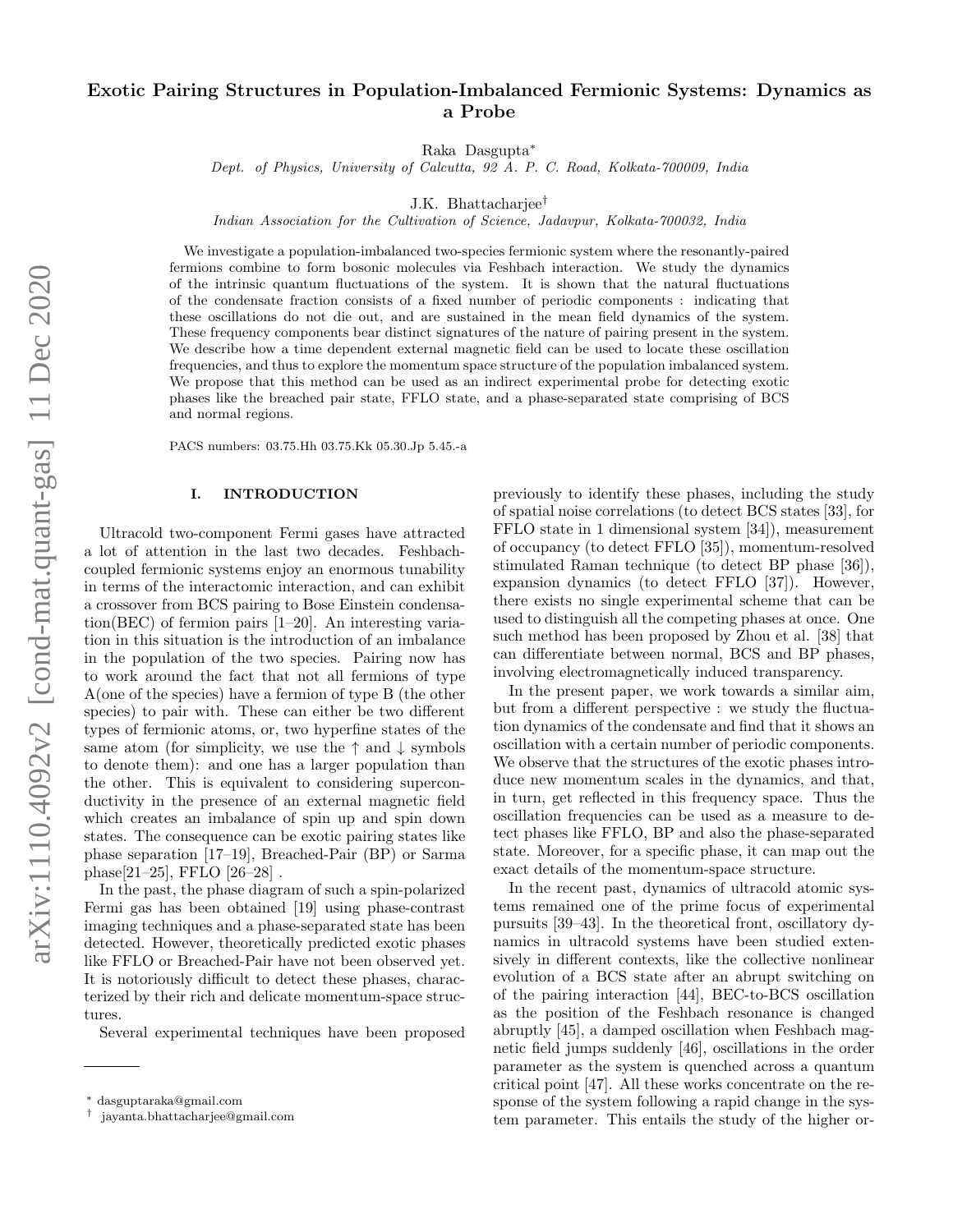der nonlinear terms in the evolution equation. We, on the other hand, focus on the natural fluctuations of BEC condensate that occurs along the BCS-BEC crossover path. So we can safely confine ourselves in the linear regime.

The paper is organized as follows. In Sec. II, the basic theoretical model is explained. In Sec. III, the fluctuation dynamics of the condensate corresponding to four distinct representative phases is discussed, and we show how the frequencies of oscillation can be taken as signatures of those phases. In Sec. IV, the origin of these oscillation frequencies are analytically investigated. In Sec V, we propose that a time dependent Feshbach coupling can be used to probe the pairing structures more effectively. The results are summarized in Sec. VI.

### II. MODEL HAMILTONIAN AND EQUILIBRIUM DYNAMICS

Here we start with a two-species fermionic system. In addition to the fermion-fermion interaction ( denoted by  $g_1$ , there is an additional interaction  $(g_2)$  of the Feshbach variety which couples two fermions to form a bosonic molecule . Our model resembles the one used in [10, 11, 25] .

The Hamiltonian is :

$$
H = \sum_{\mathbf{p}} \epsilon_{\mathbf{p}} (a_{\mathbf{p}_{\uparrow}}^{\dagger} a_{\mathbf{p}_{\uparrow}} + a_{-\mathbf{p}_{\downarrow}}^{\dagger} a_{-\mathbf{p}_{\downarrow}})
$$

$$
+ g_1 \sum_{\mathbf{p}, \mathbf{p}', \mathbf{q}} a_{\mathbf{p}_{\uparrow}}^{\dagger} a_{-\mathbf{p}+\mathbf{q}_{\downarrow}}^{\dagger} a_{-\mathbf{p}'+\mathbf{q}_{\downarrow}} a_{\mathbf{p}'\uparrow}
$$

$$
+ g_2 \sum_{\mathbf{p}, \mathbf{q}} (b_{\mathbf{q}}^{\dagger} a_{\mathbf{p}_{\uparrow}} a_{-\mathbf{p}+\mathbf{q}_{\downarrow}} + a_{\mathbf{p}_{\uparrow}}^{\dagger} a_{-\mathbf{p}+\mathbf{q}_{\downarrow}}^{\dagger} b_{\mathbf{q}}) + \epsilon_b \sum_{\mathbf{q}} b_{\mathbf{q}}^{\dagger} b_{\mathbf{q}} \tag{1}
$$

Here a denotes the annihilation operator for the fermions ( $a_{\mathbf{p}\uparrow}$  and  $a_{-\mathbf{p}\downarrow}$  correspond to two fermionic species), and b represents the bosonic field. Also,  $\epsilon_p$  =  $p^2/2m - \mu_F$  and  $\epsilon_b = 2\nu - \mu_B$ , 2ν being the Feshbach detuning, an experimentally controllable parameter. For a population-balanced system,  $\mu_B = 2\mu_F$ , where  $\mu_B$  is the chemical potential for bosons and  $\mu_F$  is that of the fermions.

When formation of only zero-momentum bosons are considered, we have  $q = 0$ . For  $q \neq 0$  states like FFLO, it is possible to describe the system in terms of a single q only. Either way, the summation over q gets dropped.

When both the pairing states are occupied (e.g, in region of BCS pairing), the mean-field equations of motion are :

$$
i\hbar \frac{\partial a_{\mathbf{p}\uparrow}}{\partial t} = \epsilon_p a_{\mathbf{p}\uparrow} + g_1 \sum_{\mathbf{p}'} \langle a_{-\mathbf{p'}+\mathbf{q}\downarrow} a_{\mathbf{p'}\uparrow} \rangle a_{-\mathbf{p}+\mathbf{q}\downarrow}^{\dagger} \tag{2}
$$

$$
+ g_2 a_{-\mathbf{p}+\mathbf{q}\downarrow}^{\dagger} b_{\mathbf{q}}
$$

$$
i\hbar \frac{\partial a_{-\mathbf{p}+\mathbf{q}\downarrow}}{\partial t} = \epsilon_{\mathbf{p}-\mathbf{q}} a_{-\mathbf{p}+\mathbf{q}\downarrow} - g_1 \sum_{\mathbf{p}'} \langle a_{-\mathbf{p}'+\mathbf{q}\downarrow} a_{\mathbf{p}'} \rangle a_{\mathbf{p}'}^{\dagger} - g_2 a_{\mathbf{p}'}^{\dagger} b_{\mathbf{q}} \tag{3}
$$

Let us now define the expectation value of the pair wavefunction.

$$
O_{\mathbf{p},\mathbf{q}} = \langle a_{-\mathbf{p}+\mathbf{q}\downarrow} a_{\mathbf{p}\uparrow} \rangle \tag{4}
$$

Also, the operator  $b_{q}$  is replaced by its expectation value in the ground state, and from this point onwards we denote this expectation value by  $b_{q}$ . It turns out that

$$
i\hbar \frac{\partial O_{\mathbf{p},\mathbf{q}}}{\partial t} = (\epsilon_{\mathbf{p}} + \epsilon_{\mathbf{p}-\mathbf{q}})O_{\mathbf{p},\mathbf{q}} - g_1 \sum_{\mathbf{p}'} O_{\mathbf{p}',\mathbf{q}} - g_2 b_{\mathbf{q}} \quad (5)
$$

As for the evolution of  $b_q$ 

$$
i\hbar \frac{\partial b_{\mathbf{q}}}{\partial t} = g_2 \sum_{\mathbf{p}'} O_{\mathbf{p}',\mathbf{q}} + \epsilon_b b_{\mathbf{q}} \tag{6}
$$

A direct analogy with the standard BCS theory [48] leads to the expression of the gap

$$
\Delta_q = g_1 \sum_{\mathbf{p'}} \langle a_{-\mathbf{p'}+\mathbf{q}\downarrow} a_{\mathbf{p'}\uparrow} \rangle + g_2 b_{\mathbf{q}} = g_{\text{eff}} \sum_{\mathbf{p'}} \langle a_{-\mathbf{p'}+\mathbf{q}\downarrow} a_{\mathbf{p'}\uparrow} \rangle
$$
\n(7)

 $g_{\text{eff}}$  being the effective pairing interaction. In the static case, let the condensate order parameter be a constant, i.e., if  $b_{q0}$  is the equilibrium value of the bosonic field with a particular q value, then  $\partial (b_q^{\dagger} b_{q0})/\partial t = 0$ . From Equations (6) and (7),  $g_{\text{eff}} = g_1 - g_2^2/\epsilon_b$ . If the fermionfermion four point interaction is an attractive one (which is indeed the case for a BCS-like superfluid), then taking the effective interection  $g_{\text{eff}}$  in the attractive sense and writing  $g_1 = -|g_1|$ , we arrive at

$$
g_{\text{eff}} = g_1 + \frac{g_2^2}{\epsilon_b} \tag{8}
$$

This expression matches with the standard one that is obtained using diagrammatic methods [11] and variational technique [25]. Only, here we do not have to use a trial form of the ground state of the system, so the treatment is certainly more general in nature.

## III. FLUCTUATION DYNAMICS : FREQUENCIES OF OSCILLATION

Next we consider the inherent quantum fluctuations of the system on the top of the base states. Since Eq. (5) and Eq. (6) are structurally linear, their counterparts for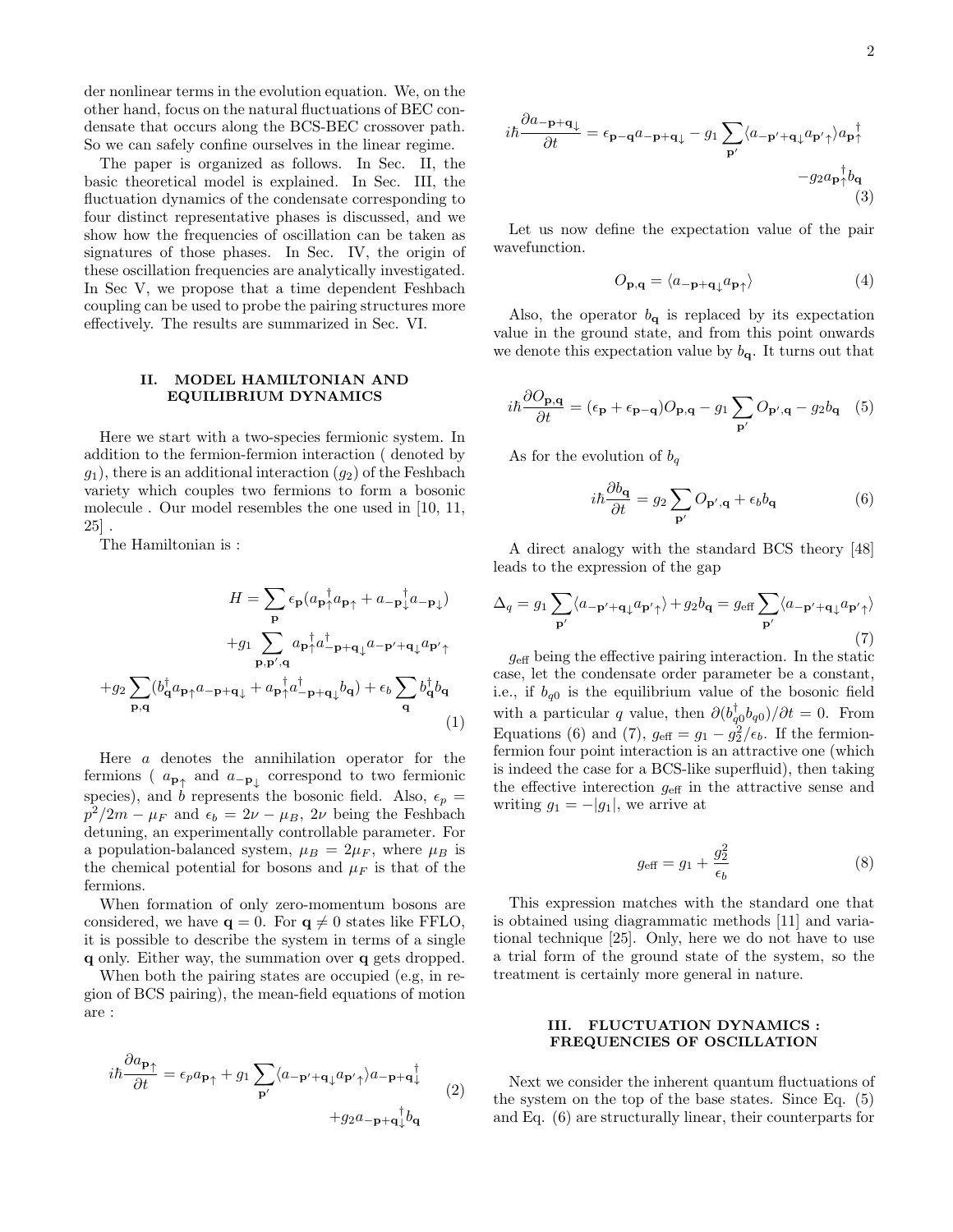the respective fluctuations would be linear as well. Let,  $\tilde{O}_{\mathbf{p},\mathbf{q}}$  be the fluctuation in  $O_{\mathbf{p},\mathbf{q}}$ , and  $\tilde{b}_{\mathbf{q}}$  be the fluctuation in  $b_{q}$ . Therefore,

$$
i\hbar \frac{\partial \tilde{O}_{\mathbf{p},\mathbf{q}}}{\partial t} = (\epsilon_{\mathbf{p}} + \epsilon_{\mathbf{p}-\mathbf{q}}) \tilde{O}_{\mathbf{p},\mathbf{q}} - g_1 \sum_{\mathbf{p}'} \tilde{O}_{\mathbf{p}',\mathbf{q}} - g_2 \tilde{b}_{\mathbf{q}} \quad (9)
$$

$$
i\hbar \frac{\partial \tilde{b}_{\mathbf{q}}}{\partial t} = g_2 \sum_{\mathbf{p}'} \tilde{O}_{\mathbf{p}',\mathbf{q}} + \epsilon_b \tilde{b}_{\mathbf{q}} \tag{10}
$$

We take the respective Fourier transforms and find that  $\tilde{O}_{\mathbf{p},\mathbf{q}}(\omega) = (g_2 \tilde{b}_{\mathbf{q}}(\omega) + g_1 \sum_{\mathbf{p}'} \tilde{O}_{\mathbf{p}',\mathbf{q}}(\omega)) / (\epsilon_{\mathbf{p}} + \epsilon_{\mathbf{p}-\mathbf{q}} +$  $\hbar\omega)$ 

So far, the treatment has been general, and the spinpolarization has not been taken into consideration. When there is a population-imbalance in the system, that will correspond to a few specific geometries. Among these probable exotic phases, we consider four candidates : i) BP1 Breached Pair phase, ii) BP2 Breached Pair phase, iii)FFLO phase iv) A phase-separated state, consisting of a superfluid and a normal Fermi liquid made of the remaining unpaired fermions. The idea is : for each of the exotic pairing states, there are certain regions of paired and unpaired fermions , separable either in real space or momentum space. We solve for Eq.  $(9)$  and Eq.  $(10)$ in the paired regions, and investigate the dependance of the oscilation frequencis  $(\omega)$  on the Feshbach detuning  $\epsilon_b$ . This is controlled by the span of the paired region (i.e., the amount of imbalance present ) and also the nature of the pairing therein. The  $\omega$  vs.  $\epsilon_b$  plots thus are indicative of the pairing structures present in the system.

For each if these exotic phases, we inspect a homogeneous system first, and then extend it to treat a trapped system under Thomas-Fermi LDA apprpoximation. In this entire work, we restrict ourselves to meanfield framework.

The measure for population imbalance is defined as polarization  $P = (N_{\uparrow} - N_{\downarrow})/(N_{\uparrow} + N_{\downarrow})$ . Here we take  $N_{\uparrow}$ to be the population of the majority species, and  $N_{\perp}$  to be the population of the minority species.

### A. BP1 Breached Pair State

Breached pair is a non-BCS superfluid phase with  $q = 0$  pairing. It is homogeneous in the real space, but contains "breached" regions of unpaired fermions in the momentum space. Depending on how the normal (unpaired) and superfluid (paired) regions are organized in the momentum structure, BP states can be classified as BP1 (with a two-shell structure) and BP2 (with a threeshell structure)[36]. BP1 state is found to be stable on the BEC region [25]. This can be linked with the  $SF<sub>M</sub>$ state, predicted to be there in the BEC side of the BCS-BEC crossover [17, 18], consisting of closed-channel singlet molecules, with the excess unpaired atoms forming a normal Fermi shell.



FIG. 1. Two-shell Structure for Population Imbalanced BP1 State. Unpaired fermions form the normal region from  $p_1$  to  $p_2$ , and paired fermions form the superfluid region spanning  $p_2$  to  $p_3$ .

In Fig. 1, the shell structure in momentum space is depicted. The unpaired majority fermions stay in the core region, from momenta  $p_1$  to  $p_2$ , which is a normal fluid. The paired superfluid forms the outer shell, between  $p_2$ and  $p_3$ . Let  $p_{F\uparrow}$  and  $p_{F\downarrow}$  to be the Fermi momentum of the majority species and the minority species respectively. However, in the specific structure described above, the highest momentum occupied by the both the atoms is  $p_F = p_{F\uparrow}$ .

Thus,  $\tilde{O}_{\mathbf{p}}(\omega)$  has to be summed over the superfluid region, i.e, over all  $p$  from  $p_2$  to  $p_3$ . Here we removed the subscript q from  $\tilde{O}_{\mathbf{p},\mathbf{q}}(\omega)$  because this state corresponds to zero-momentum pairing, i.e.,  $\mathbf{q} = 0$ .

$$
\sum_{\mathbf{p}} \tilde{O}_{\mathbf{p}}(\omega) = (g_2 \tilde{b} + g_1 \sum_{\mathbf{p}} \tilde{O}_{\mathbf{p}}) \frac{V}{(2\pi\hbar)^3} \int_{p_2}^{p_3} \frac{4\pi p^2 dp}{(2\epsilon_p + \hbar\omega)}
$$
\n(11)

Here V is the quantization volume. We measure all length scales in units of  $k_F^{-1}$ . From Eq.(11)

$$
\sum_{\mathbf{p}} \tilde{O}_{\mathbf{p}}(\omega) = g_2 \tilde{b}(\omega) \frac{u(p_3, \omega) - u(p_2, \omega)}{1 - g_1(u(p_3, \omega) - u(p_2, \omega))}
$$
  

$$
= g_2 \tilde{b}(\omega) f_1(p_2, p_3, \omega)
$$
 (12)

Here

$$
u(p,\omega) = \frac{1}{2\pi^2} \int \frac{p^2 dp}{(2\epsilon_p + \hbar\omega)}\tag{13}
$$

and

$$
f_1(p_2, p_3, \omega) = \frac{u(p_3, \omega) - u(p_2, \omega)}{1 - g_1(u(p_3, \omega) - u(p_2, \omega))}.
$$
 (14)

Putting back in Eq.(10), we obtain

$$
\tilde{b}(\omega)[\epsilon_b + \hbar\omega + g_2^2 f_1(p_2, p_3, \omega)] = 0 \tag{15}
$$

Which means,  $\tilde{b}(\omega)$  is zero if  $[\epsilon_b + \hbar\omega + g_2^2 f_1(p_1, p_2, \omega)] \neq$ 0. Therefore, in the expansion of  $b(t)$ , only those  $b(\omega)$ s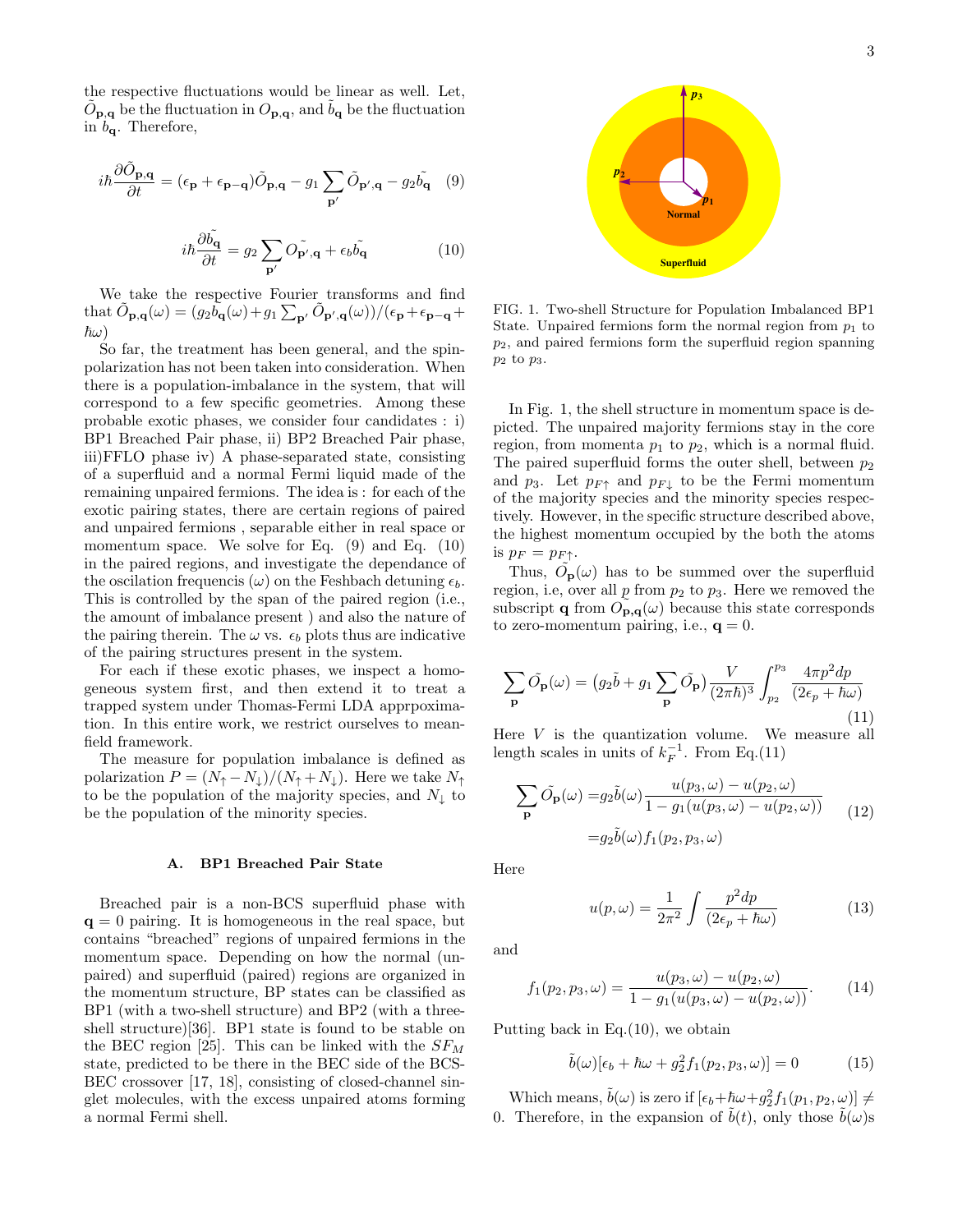will survive for which

$$
\epsilon_b + \hbar \omega + g_2^2 f_1(p_2, p_3, \omega) = 0 \tag{16}
$$

In other words,  $\tilde{b}(t) = b_1 e^{i\omega_1 t} + b_2 e^{i\omega_2 t} + ...,$ 

where  $\omega_1, \omega_2$ ... are the solutions of equation (16).

Eq. (16) is a nonlinear equation in  $\omega$ . To find out whether there exist real values for  $\omega$ , we solve the equation numerically. We are only interested in real solutions  $\omega = \omega_0$ , because that would give us solutions in the form of  $b(t) = be^{i\omega_0 t}$ , which denotes oscillation. If, on the other hand, we get imaginery solutions for  $\omega$ , then the solutions are of the form  $b(t) = be^{\omega_0 t}$  or  $b(t) = be^{-\omega_0 t}$ . The first one signifies an exponential growth in  $b$  and therefore, does not lead to stable solutions. The second one marks exponential decay, and its effect should be negligible as time increases.

To solve Equation (16) numerically, we use realistic values of the system parameters, corresponding to  ${}^{40}$ K and <sup>6</sup>Li atoms respectively, assuming that the two species represent two hyperfine states of the same atom. As discussed in [10, 49, 50] the parameters  $g_1$ ,  $g_2$ ,  $\epsilon_b$  can be determined from the scattering data, using  $g_1$  =  $4\pi\hbar^2 a_{bg}n/m$ ,  $g_2 = \sqrt{\mu_{co}\Delta Bg_1}$  and  $\nu = \mu_{co}(B - B_0)$ . Here  $a_{ba}$  is the background scattering length, n is the density of the fermionic atoms,  $\Delta B$  is the width of the resonance.  $\mu_{co}$  is the difference in magnetic moment between two channels. We plug in the following parameters :  $a_{bg} = 174a_0$ ,  $\Delta B = 7.8G$ ,  $\mu_{co} = 1.68\mu_B$  for <sup>40</sup>K, and  $a_{bg} = -1405a_0, \Delta B = -300G, \mu_{co} = 2\mu_B$  for <sup>6</sup>Li.

Ideally, the parameters  $g_1$ ,  $g_2$ ,  $\nu$  should be properly renormalized to avoid a possible ultraviolet divergence. However, it has been shown that in ultracold systems, the BCS-type pairing can take place within an energy cut-off  $E_c = 0.541 E_F$  around the Fermi surface [51]. In our model, we employ this cut-off  $E_c$  to get rid of the divergence, and safely use the bare coupling parameters. We would like to emphasize that the value of  $E_c$  does not enter our calculation explicitly : we just ensure that in the numerical calculations shown later, parameter values are chosen in such a manner, that all the fermions (irrespective of whether they are paired or not) belong to the region between  $E_c$  and  $E_F$ . Our results are not directly affected by this particular choice of the value of  $E_c$ .

## 1. Uniform System

We use a typical density of  $n = 10^{14}$  cm<sup>-3</sup> [52]. We scale all energies by the Fermi energy  $E_F$ , and all momenta by the Fermi momentum  $p_F$  (both correspond to the majority species ). Therefore, in this convention, mass of each partcle gets fixed at 0.5.  $\hbar$  is taken as 1.

A point to note is that, the  $n$  that enters in the expression of  $q_1$  and  $q_2$  is the number of paired atoms. So, this  $n$  is determined by the population of the minority species. On the other hand, by Fermi energy, we mean the highest occupied energy level. So that is determined

by the population of the majority atoms. Thus, the numerical values of  $g_1$  and  $g_2$  scaled by  $E_F$  also depend on the relative values of  $n_{\uparrow}$  and  $n_{\downarrow}$ , i.e., the amount of imbalance in the system.



FIG. 2.  $\omega$  vs.  $\epsilon_b$  for BP1 state : (a) <sup>40</sup>K,  $P = 0.3$  (b) <sup>40</sup>K,  $P = 0.5$  (c) <sup>6</sup>Li,  $P = 0.3$  (d) <sup>6</sup>Li,  $P = 0.5$ . There are a pair of solutions  $\omega_1$  and  $\omega_2$  on both sides of the resonance. No real solutions for  $\omega$  exist near  $\epsilon_b = 0$ .

In Fig. 2, the solutions of Equation 16 are shown as plots of  $\omega$  vs.  $\epsilon_b$ , corresponding to two atomic systems <sup>40</sup>K and <sup>6</sup>Li, each for two polarization values  $P = 0.3$ and  $P = 0.5$ . We find that for all four cases, there are three regions in the  $\omega$  vs.  $\epsilon_b$  plots :

- 1. In the central region near zero detuning, there are no real solutions. The width of this region is smaller for  $^{40}$ K ( $\sim$  0.05 G), and larger for  $^{6}$ Li ( $\sim$  0.2 G).
- 2. Away from this region, there are two pairs of allowed  $\omega$  values  $(\omega_1 \text{ and } \omega_2)$ , a pair in the positive detuning side, and another in the negative detuning side. Thus the fluctuation in  $b(t)$  is  $\tilde{b}(t) = b_1 e^{i\omega_1 t} +$  $b_2 e^{i\omega_2 t}$ , or,  $b(t) = b_0 + b_1 e^{i\omega_1 t} + b_2 e^{i\omega_2 t}$ . So, the condensate fraction (that is given by  $|b(t)|^2$ ) shows an oscillatory dynamics with frequencies  $\pm \omega_1$ ,  $\pm \omega_2$ and  $\pm(\omega_1-\omega_2)$ .
- 3. For a larger magnitude of  $\epsilon_b$  (on both detuning sides) only the  $\omega_1$  vs.  $\epsilon_b$  branch survives, and the  $\omega_2 \rightarrow 0$ . So  $b(t) = b_0 + b_1 e^{i\omega_1 t}$  and the condensate fraction shows an oscillatory dynamics with frequencies  $\pm \omega_1$ . This region is shown in the plots for  $^{40}$ K. However, in case of  $^{6}$ Li, this region appears at  $\epsilon_b \sim \pm 250$  (that translates to  $\pm \sim 2.3$  G away from the resonance), and is outside the range of the plots shown.

### 2. Trapped System

To treat realistic systems, one would have to include the exact form of the trap potential, which is beyond the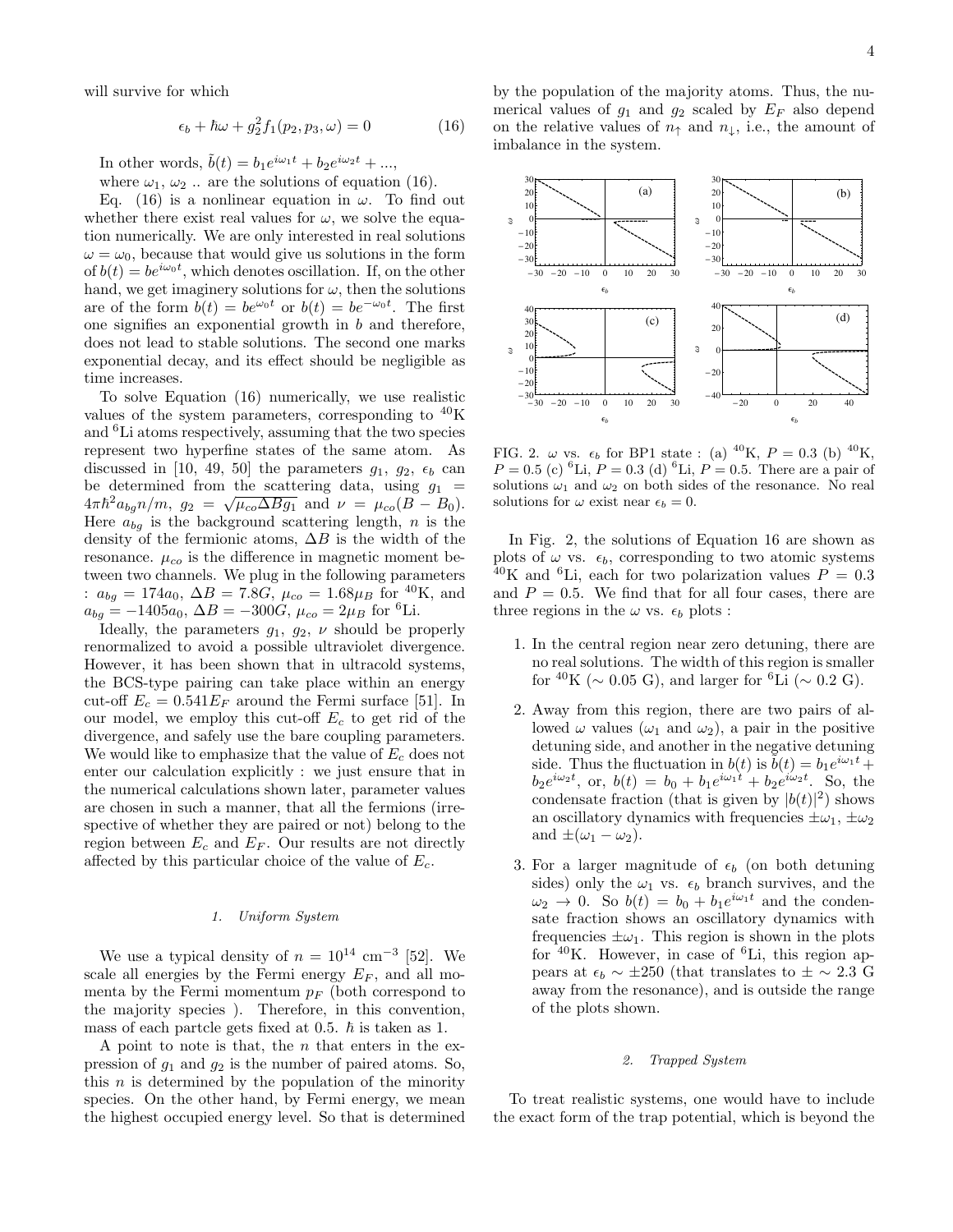scope of our mean-field calculation. However, it can be shown that even in the presence of a trap, the qualitative results remain the same, especially if one focuses on the trap centre. As in [12, 53], the treatment for the bulk, homogeneous system is extended to include a trap using local density approximation (LDA) where the system can be treated to a locally homogeneous one, and the chemical potential  $\mu$  is replaced by  $\mu(r) = \mu - v_T(r)$ ,  $v_T = (1/2) m \omega_0^2 r^2$  being the trap potential. So, Eq. (11) now has an inbuilt  $r$  dependence. The effective coupling is now given by [12]

$$
g_{\text{eff}}(r) = g_1 + \frac{g_2^2}{2\nu - 2\mu(r)}\tag{17}
$$

However, the density of the particles is highest at the trap centre  $(r = 0)$  and we focus on that region only. Here,

$$
g_{\text{eff}}(r=0) = g_1 + \frac{g_2^2}{\epsilon_b} \tag{18}
$$

as in Equation (8).

For the numerical calculation, we consider a simple, homogeneous trap, and assume  $\omega$  =100 Hz in all three directions. We take a total of  $N \sim 10^7$  atoms, a typical value in ultracold experiments [52]. To correspond with a polarization  $P = 0.3$ , we use  $N<sub>\uparrow</sub> = 657359$  and  $N_{\downarrow}$  = 353963. This amounts to filling atoms up to  $E = (156 + 3/2)\hbar\omega$ , that we call the  $E_F$  of the system. All the energies are scaled by this  $E_F$ .

The Thomas-Fermi radius is  $R_F = \sqrt{2E_F / m\omega^2}$ . Also, the  $n_{\uparrow}$  and  $n_{\downarrow}$  in the homogeneous case are now replaced by  $N_{\uparrow}/R_F^3$  and  $N_{\downarrow}/R_F^3$  respectively, and the parameters  $g_1$  and  $g_2$  depend on the value of  $N_\perp$ .



FIG. 3.  $\omega$  vs.  $\epsilon_b$  for BP1 state in trap treated under Thomas-Fermi LDA approximation: (a) <sup>40</sup>K,  $P = 0.3$  (b) <sup>6</sup>Li,  $P = 0.3$ . There are a pair of solutions  $\omega_1$  and  $\omega_2$  on both sides of the resonance. No real solutions for  $\omega$  exist near  $\epsilon_b = 0$ .

In Fig. 3,  $\omega$  vs.  $\epsilon_b$  plots are presented for trapped  $^{40}$ K and  $^{6}$ Li systems and for  $P = 0.3$ . Here, too, there are three solution regimes. When  $\epsilon_b$  is slightly away from the resonance, the condensate fraction oscillates with frequencies  $\pm \omega_1$ ,  $\pm \omega_2$  and  $\pm (\omega_1 - \omega_2)$ . Thus, for both the uniform system and trapped system, if the condensate dynamics shows a maximum of three periodic components, BP1 state can be considered to be a strong possible candidate.

## B. BP2 Breached Pair State

As mentioned in the previous subsection, the BP2 state is a breached pair state with a three-shell structure, and  $q = 0$  pairing. In the BCS regime, this state corresponds to the maximum of the thermodynamic potential, and thus, is not a stable one. However, it has been proposed [54–59] that the breached pair state might become stable in the deep BEC regime. Also, in the special case of population-imbalanced p-wave fermionic pairing, BP has been shown to be a possible stable phase along with the usual BCS state [60].

In Fig. 4, the momentum space structure of the breached pair state is shown. There is paired superfluid from  $p_1$  to  $p_2$ , the bairing is breached in the span  $p_2$  to  $p_3$ , and from  $p_3$  to  $p_4$ , there is pairing again.



FIG. 4. Three-shell structure for Population Imbalanced BP2 State. There is a paired superfluid region from  $p_1$  to  $p_2$ ; a breached and unpaired region from  $p_2$  to  $p_3$ ; and again another paired superfluid region spanning from  $p_3$  to  $p_4$ .

### 1. Uniform System

We proceed in the similar way as in the BP1 case, and find that

$$
\epsilon_b + \hbar \omega + g_2^2 f_2(p_1, p_2, p_3, p_4, \omega) = 0 \tag{19}
$$

where

$$
f_2(p_1, p_2, p_3, p_4, \omega)
$$
  
= 
$$
\frac{u(p_4, \omega) - u(p_3, \omega) + u(p_2, \omega) - u(p_1, \omega)}{1 - g_1(u(p_4, \omega) - u(p_3, \omega) + u(p_2, \omega) - u(p_1, \omega))}
$$
 (20)

The parameters are same with those in the previous sub-section. Only, now we have a three-shell structure in the momentum space. For the numerical solutions shown, we take  $p_1 = 0.46$  (the lower cut-off) and  $p_4 =$ 1 (the Fermi level). We choose  $p_2 = 0.68, p_3 = 0.9$ for polarization  $P = 0.3$ ; and  $p_2 = 0.50$ ,  $p_3 = 0.9$  for polarization  $P = 0.5$ .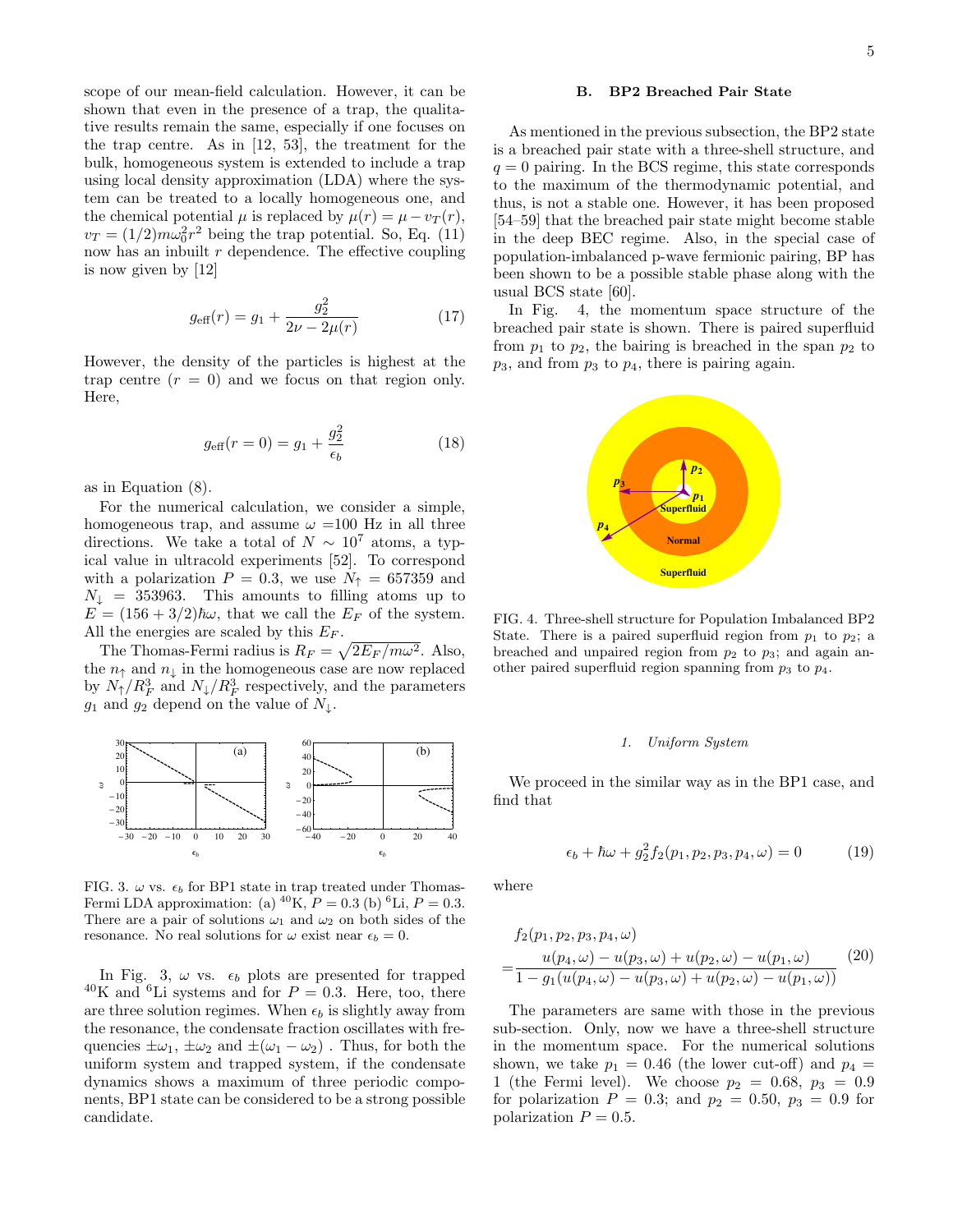In Fig. 5, the solutions of Equation 19 are shown as plots of  $\omega$  vs.  $\epsilon_b$ , corresponding to <sup>40</sup>K and <sup>6</sup>Li, and two polarization values  $P = 0.3$  and  $P = 0.5$ . We find that for all four cases, there are three solution regimes :

- 1. In the central region near zero detuning, there is one real solutions only. This frequency was not there in the BP1 structure, and we call it  $\omega_3$  to distinguish between the  $\omega_1$  and  $\omega_2$  branches present in BP1. The width of this single frequency region is smaller for  ${}^{40}\text{K}$  ( $\sim 0.05 \text{ G}$ ), and larger for  ${}^{6}\text{Li}$  ( $\sim 0.2$ G). So  $b(t) = b_0 + b_1 e^{i\omega_1 t}$  and the condensate fraction shows an oscillatory dynamics with frequencies  $\pm\omega_1$ .
- 2. Away from this region, in addition to this  $\omega_3$  (which is small in magnitude) there are two pairs of allowed values :  $\omega_1$  and  $\omega_2$  for positive and negative detunings both, similar to the BP1 situation. Thus,  $b(t) = b_0 + b_1 e^{i\omega_1 t} + b_2 e^{i\omega_2 t} + b_3 e^{i\omega_3 t}$ . The dynamics of the condensate fraction  $(|b(t)|^2)$  has six periodic components :  $\pm \omega_1$ ,  $\pm \omega_2$ ,  $\pm \omega_3$ ,  $\pm (\omega_1 - \omega_2)$ ,  $\pm(\omega_2-\omega_3), \pm(\omega_3-\omega_1).$
- 3. For a larger magnitude of  $\epsilon_b$  (on both detuning sides) only one  $\omega$  vs.  $\epsilon_b$  branch (say,  $\omega_1$ ) survives, as  $\omega_2 \to 0$ . So  $b(t) = b_0 + b_1 e^{i\omega_1 t}$ , and the condensate fraction shows an oscillatory dynamics with frequencies  $\pm \omega_1$ . This region is shown in the plots for  $^{40}$ K. However, in case of  $^{6}$ Li, this region appears at  $\epsilon_b \sim \pm 250$  (that translates to  $\pm \sim 2.3$  G away from the resonance), and is outside the range of the plots shown.

We find that there can be a maximum of three branches of allowed  $\omega$  values. In addition to the pairs of  $\omega$  branches as in the BP1 situation, there appears one additional  $\omega_3$ branch at the resonance in this case. Thus, the dynamics of the condensate fraction  $(|b(t)|^2)$  has a maximum of six periodic components :  $\pm \omega_1$ ,  $\pm \omega_2$ ,  $\pm \omega_3$ ,  $\pm (\omega_1 - \omega_2)$ ,  $\pm(\omega_2-\omega_3), \pm(\omega_3-\omega_1).$  We would like to add that although  $\omega_3$  is very small and appears to be  $\approx 0$ , this is not a trivial mode and can be detected separately. An  $|\omega_3| \approx 0.5$  (as in Fig. 5) in our unit (with  $\hbar = 1, m = 0.5$ and  $E_F = 1$ ) translates to an actual frequency of  $\approx 60$ KHz. So the  $\omega_1$  and  $(\omega_1 - \omega_3)$  components (and similarly for  $\omega_2$  and  $(\omega_2-\omega_3)$  differ by  $\approx 60$  KHz and can certainly be distinguished in experiments.

#### 2. Trapped System

The same approach (as in BP1) is used here, and the system is treated under Thomas-Fermi LDA method.

The  $\omega$  vs.  $\epsilon_b$  plots are presented in Fig. 6, for trapped <sup>40</sup>K and <sup>6</sup>Li systems, using  $P = 0.3$ . Here, too, we find that there is a regime with  $b(t) = b_0 + b_1 e^{i\omega_1 t} + b_2 e^{i\omega_2 t} +$  $b_3e^{i\omega_3t}$ , so, a maximum of six periodic components in the dynamics of  $|b(t)|^2$ .



FIG. 5.  $\omega$  vs.  $\epsilon_b$  for BP2 state : (a) <sup>40</sup>K,  $P = 0.3$  (b) <sup>40</sup>K,  $P = 0.5$  (c) <sup>6</sup>Li,  $P = 0.3$  (d) <sup>6</sup>Li,  $P = 0.5$ . There are a pair of solutions  $\omega_1$  and  $\omega_2$  on both detuning sides. These two frequencies are absent near  $\epsilon_b = 0$ . There is also an additional frequency branch of  $\omega_3$  spanning the central region including  $\epsilon_b = 0$ 



FIG. 6.  $\omega$  vs.  $\epsilon_b$  for BP state in trap treated under Thomas-Fermi LDA approximation: (a) <sup>40</sup>K,  $P = 0.3$  (b) <sup>6</sup>Li,  $P = 0.3$ . There are a pair of solutions  $\omega_1$  and  $\omega_2$  on both detuning sides. These two frequencies are absent near  $\epsilon_b = 0$ . There is also an additional frequency branch of  $\omega_3$  spanning the central region including  $\epsilon_b = 0$ .

So for both the uniform system and trapped system, a condensate dynamics with six distinct periodic components can be considered to be a signature of the BP2 state.

### C. FFLO Phase

In the Fulde-Ferrell-Larkin-Ovchinnikov (FFLO) state, Cooper pairs have finite and non-zero center-of-massmomentum. In the Fulde-Ferrell (FF) type of [26] superfluid, all pairs have the same momentum q, and the value of q depends on the amount of imbalance present in the system. In the Larkin-Ovchinnikov (LO) picture [27], the pairing takes place with momenta  $\pm \mathbf{q}$ . LO state usually has a lower energy than the FF state and thus, is more stable [29–31]. However, it is argued that since FF and LO ansatzes both lead to the same window of existence of the superfluid in the parameter space, the simpler FF picture can be successfully employed to probe various properties of the FFLO state [32]. In our present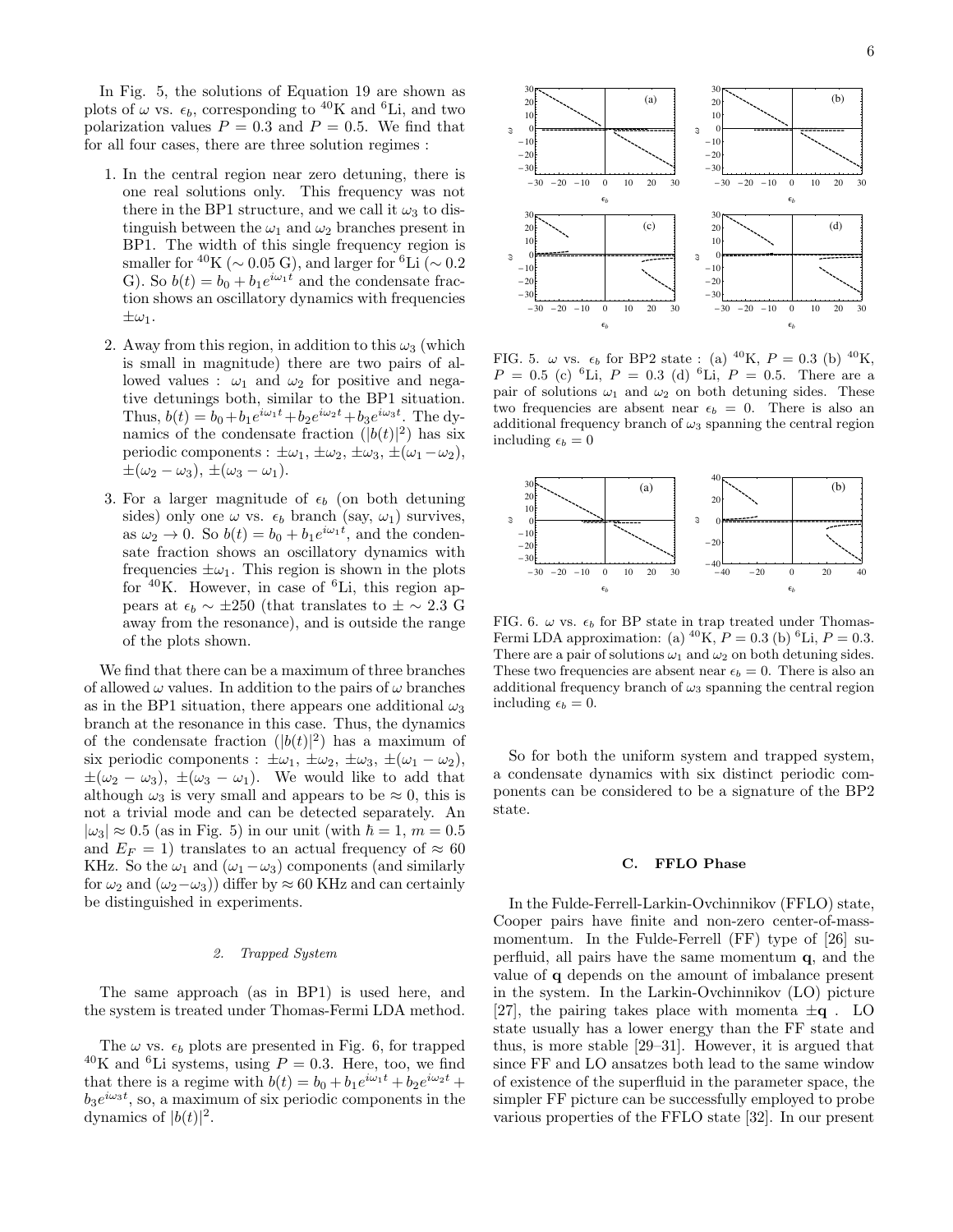work, we, too use the FF picture with  $|\mathbf{q}|$  varying as  $|\mathbf{k}_{F\uparrow} - \mathbf{k}_{F\downarrow}|.$ 



FIG. 7. The pairing structure in (a) BCS Superfluid (b) FFLO Superfluid

Here, there is no "breached" region, and the state supports  $q \neq 0$  pairing structure. Unlike the equivalent BCS state where  $\widetilde{O}_{p,q}(\omega)$  has to be summed from  $p = 0$  to  $p = p_F$ , for FFLO the sum would be from  $p = q$  to  $p = p_F$ .

Here the corresponding equations are :

$$
\sum_{\mathbf{p}} O_{\mathbf{p},\mathbf{q}}( \omega ) = g_2 \tilde{b}(\omega) \frac{u(p_F, q, \omega) - u(q, q, \omega)}{1 - g_1(u(p_F, q, \omega) - u(q, q, \omega))}
$$

$$
= g_2 \tilde{b}(\omega) f_3(p_F, q, \omega)
$$
(21)

Here

$$
u(p,q) = \frac{1}{2\pi^2} \int \frac{p^2 dp}{(\epsilon_{\mathbf{p}} + \epsilon_{\mathbf{p-q}} + \hbar\omega)} \tag{22}
$$

and

$$
f_3(p_F, q) = \frac{u(p_F, q) - u(q, q)}{1 - g_1(u(p_F, q, \omega) - u(q, q, \omega))}.
$$
 (23)

Putting back in Eq.(10), we obtain

$$
\tilde{b}(\omega)[\epsilon_b + \hbar\omega + g_2^2 f_3(p_F, q, \omega)] = 0 \tag{24}
$$

### 1. Uniform System

The  $\omega$  vs.  $\epsilon_b$  curves for FFLO in a uniform system are shown in Fig. (8). These are similar in nature as the plots in the BP1 case , i.e., there are three solution regimes, and the maximum number of periodic components that the system can support is three. Only, for a fixed  $\epsilon_b$ , the allowed  $\omega$  values here get slightly shifted from the  $q = 0$ BP1 case.

### 2. Trapped System

The system, treated under Thomas-Fermi LDA approach, shows that at the trap centre, the condensate would oscillate with a pair of  $\omega$  values in each side of the resonance. The numerical solutions are plotted in Fig. (9).



FIG. 8.  $\omega$  vs.  $\epsilon_b$  for FFLO state : (a) <sup>40</sup>K,  $P = 0.3$  (b) <sup>40</sup>K,  $P = 0.5$  (c) <sup>6</sup>Li,  $P = 0.3$  (d) <sup>6</sup>Li,  $P = 0.5$ . There are a pair of solutions  $\omega_1$  and  $\omega_2$  on both sides of the resonance, as in the BP1 state. However, the  $\omega$  values are shifted from the  $BP1 \omega$  values, and the amount of shift depends on the FFLO momentum **q**. No real solutions for  $\omega$  exist near  $\epsilon_b = 0$ .



FIG. 9.  $\omega$  vs.  $\epsilon_b$  for FFLO state in trap treated under Thomas-Fermi LDA approximation : (a) <sup>40</sup>K,  $P = 0.3$  (b) <sup>6</sup>Li,  $P = 0.3$ . There are a pair of solutions  $\omega_1$  and  $\omega_2$  on both sides of the resonance, as in the BP1 state. However, the  $\omega$ values are shifted from the BP1  $\omega$  values, and the amount of shift depends on the FFLO momentum q. No real solutions for  $\omega$  exist near  $\epsilon_b = 0$ .

## 3. The Effect of Imbalance

As mentioned before, the  $\omega$  values in the fluctuation of  $b(t)$  for the FFLO structure is slightly shifted from the corresponding  $\omega$  value for the BP1 (with  $q = 0$  pairing) state. The amount of this shift depends on the magnitude of q, which, in turn, depends on the amount of imbalance present in the system.

In Fig. (10),  $\omega$  values are shown for both FFLO and BP1 states on the same plot, with a fixed  $\epsilon_b$  (we take  $\epsilon_b = 10$  and  $\epsilon_b = -10$ ) and a varying polarization P. It is found that the two curves meet at  $P = 0$  and  $P = 1$ . This is because  $P = 0$  corresponds to the fully paired BCS configuration, and  $P = 1$  corresponds to a case where only one species is present. In both these limits, BP1 and FFLO pictures lead to the same structure in the momentum space. On the other hand, at  $P = 0.5$ , the deviation between the BP1 solution and the FFLO solution is the largest.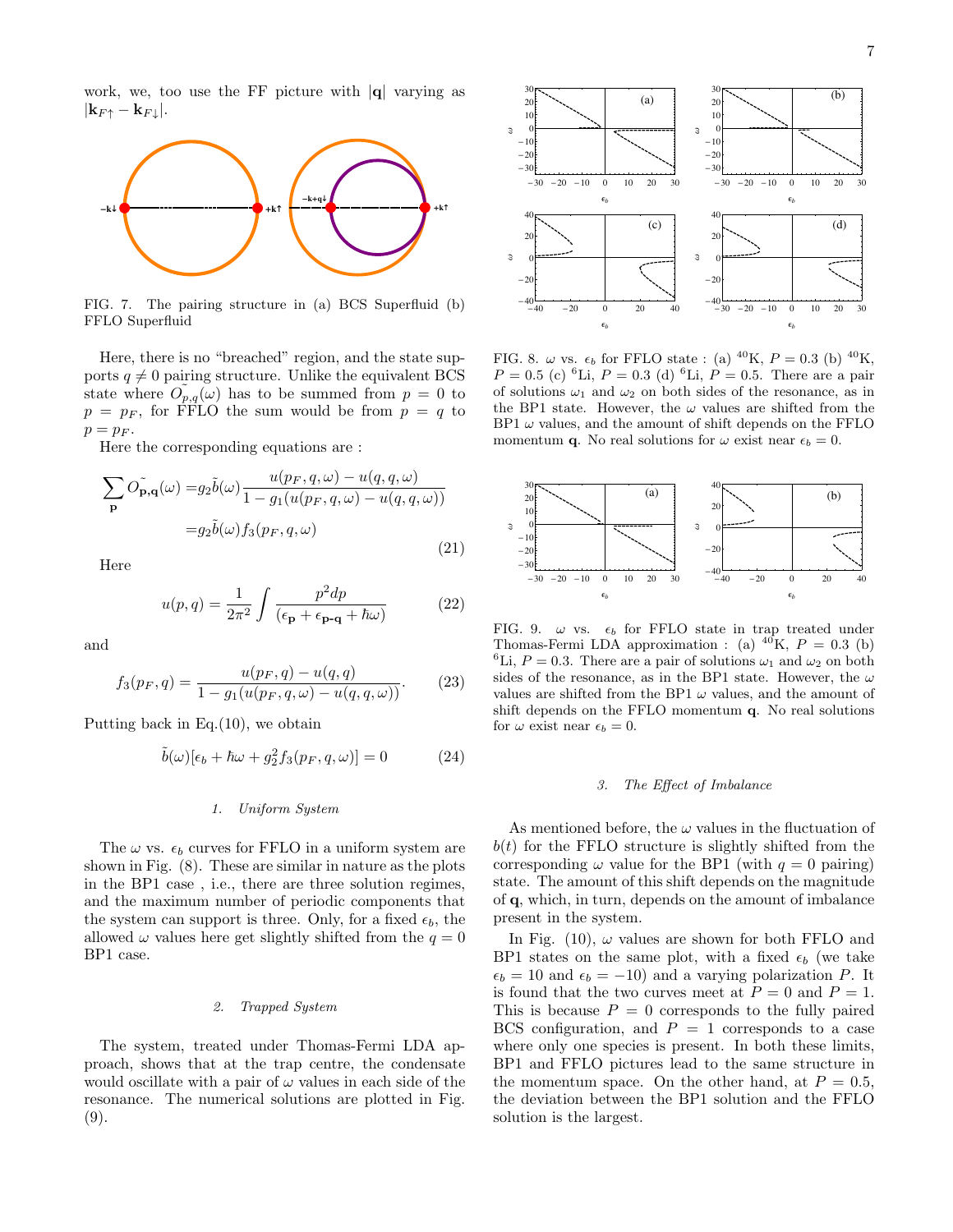

FIG. 10. Variation of  $\omega$  with a varying population imbalance at a fixed  $\epsilon_b$ , in a BP1 state (dashed line) and an FFLO state (dotted line) for a particular branch with  $^{40}\mathrm{K}$  : (a)  $\epsilon_b$  = 10 (b)  $\epsilon_b = -10$ . P varies from 0 (no imbalance) to 1 (full imbalance).

### D. Phase Separated State

A phase separated state in a population-imbalanced fermionic system is a combination of a BCS-superfluid, and a free Fermi gas consisting of the imbalanced fermions : separated in the real space. The phaseseparation in an imbalanced gas of <sup>6</sup>Li was observed by Shin et al [19]. They found a shell structure where the superfluid core is surrounded by a normal region. This state is a consequence of the trap itself, so we do not address the uniform system in this context and directly discuss the geometry of the trapped system. We consider a superfluid sphere of radius  $r_1$  and a outer spherical shell (between  $r_1$  and  $r_2$ ) of normal fermions, completely separated in the real space. Let us assume that the superfluid density is  $\rho_s(r)$  and the density of the normal Fermi gas is  $\rho_n(r)$ . Now between  $r = 0$  and  $r = r_1$ ,  $\rho_s(r) = 1$  and  $\rho_n(r) = 0$ ; and between  $r = r_1$  and  $r = r_2$ ,  $\rho_s(r) = 0$ and  $\rho_n(r) = 1$ . Taking a 3-dimensional Fourier transform, we find that

$$
\rho_s(p, r_1) = 4\pi \left(\frac{\sin pr}{p^3} - \frac{r \cos pr}{p^2}\right)\Big|_0^{r_1} \tag{25}
$$

Similarly,

$$
\rho_n(p, r_1, r_2) = 4\pi \left(\frac{\sin pr}{p^3} - \frac{r \cos pr}{p^2}\right)\Big|_{r_1}^{r_2} \tag{26}
$$

Since the two phases are separated in the real space, we assume that the dynamics of one phase is independent of the dynamics of the other. So when we are talking about the momentum distribution of the superfluid phase, we can effectively treat the normal phase as being non-existent (i.e,  $\rho_s(p,r_1)$  is not influenced by  $\rho_n(p,r_1,r_2)$ .

$$
\sum_{\mathbf{p}} \tilde{O}_{\mathbf{p}}(\omega) = -g_2 \tilde{b}(\omega) \frac{u_4(p_2, r_1, \omega) - u_4(p_1, r_1, \omega)}{1 - g_1(u_4(p_2, r_1, \omega) - u_4(p_1, r_1, \omega))}
$$

$$
= -g_2 \tilde{b}(\omega) f_4(p_1, p_2, r_1, \omega)
$$
(27)

Where the paired region spans from  $p_1$  to  $p_2$  is the momentum space. Here

$$
u_4(p, r_1, \omega) = \int \frac{\rho_s(p, r_1) p^2 dp}{(2\epsilon_p + \hbar \omega)} \tag{28}
$$

and

$$
f_4(p_1, p_2, r_1, \omega) = \frac{u_4(p_2, r_1, \omega) - u_4(p_1, r_1, \omega)}{1 - g_1(u_4(p_2, r_1, \omega) - u_4(p_1, r_1, \omega))}.
$$
\n(29)

Inserting in Eq. $(10)$ , we obtain

$$
\tilde{b}(\omega)[\epsilon_b + \hbar\omega + g_2^2 f_4(p_1, p_2, r_1, \omega)] = 0 \tag{30}
$$

Obviously, the solution depends on the value of  $r_1$ . From [19], we get that an experiment with  $P = 0.3$  yields  $r_1 \sim 35 \mu m$  and  $r_2 \sim 65 \mu m$ , and we use those values here. Also, we equate  $p_2$  with  $p_F = 1$  and  $p_1$  with the  $p_c$ . The numerical solutions of Eq. (30) for  $P = 0.3$  are plotted in Fig. 11.

- 1. In the negative detuning side (excluding a small region near the resonance) , there are two real solutions for  $\omega$ . So, the condensate fraction (that is given by  $|b(t)|^2$ ) shows an oscillatory dynamics with frequencies  $\pm \omega_1$ ,  $\pm \omega_2$  and  $\pm (\omega_1 - \omega_2)$ .
- 2. In the positive detuning side (including the resonance and extending to a small part of the negative detuning side) there is one allowed  $\omega$  solution. So the oscillatory dynamics takes place with frequency  $\pm\omega_1$ .



FIG. 11.  $\omega$  vs.  $\epsilon_b$  for pase separated state in trap : (a) <sup>40</sup>K,  $P = 0.3$  (b) <sup>6</sup>Li,  $P = 0.3$ . There is a single  $\omega_1$  branch in the positive detuning side, and two branches  $(\omega_1 \text{ and } \omega_2)$  in the negative detuning side.

This is in clear constrast with the BP1, BP2 and FFLO states where the  $\omega$  vs.  $\epsilon_b$  curves looked somewhat symmetric on both sides of the resonance. So it is easily possible to distinguish this phase from other competing phases by looking at the frequency curves.

## IV. ORIGIN OF THE MULTIPLE BRANCHES OF FREQUENCY

In Sec. III, we presented the  $\omega$  vs.  $\epsilon_b$  plots for different pairing phases for certain choices of population imbalances. Evidently, there are certain generic features, applicable to all the pairing states.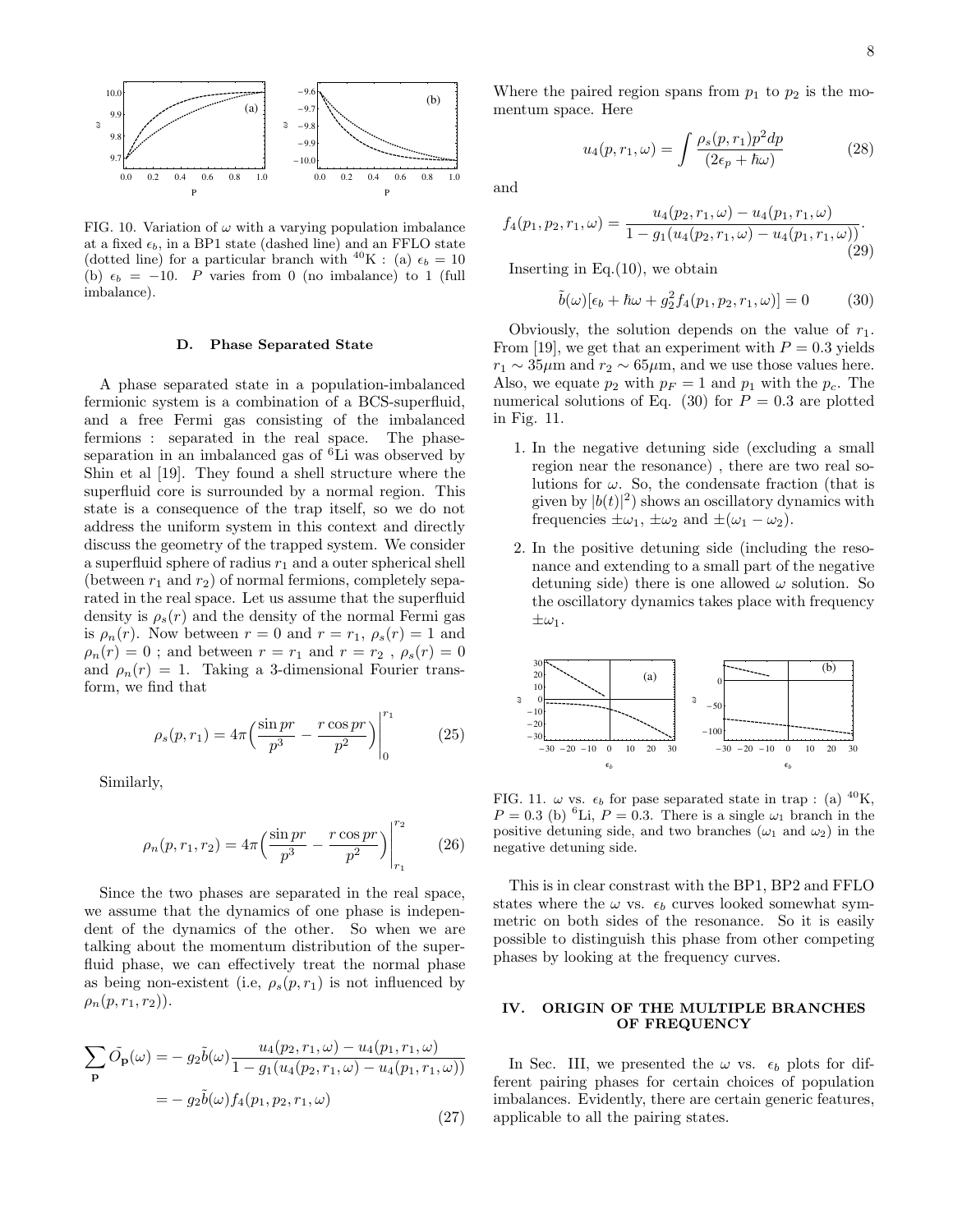- 1. A frequency branch  $\omega \approx -\epsilon_b$  is present for all four phases (in a single side of the resonance for the phase separated state, and on both sides for BP1, BP2 and FFLO).
- 2. A pair of solutions appear for each detuning value for BP1, FFLO, BP2 (in this case, there is a third possible solution as well) and phase separation (in the negative detuning side only). When the magnitude of this detuning is large, one of these solutions approaches zero, and only one branch for nonzero values of  $\omega$  survives. The branch that survives throughout corresponds to the  $\omega \approx -\epsilon_b$  solutions mentioned above.
- 3. Exactly at resonance and in the near vicinity, there are no  $\omega$  solutions (except in the 3rd branch that appears only for BP2).

The fact that the fluctuations contain distinct periodic components indicates that the fluctuations do not die out with time. Instead, these oscillations persist, and are part of the mean-field dynamics.

## A. A comparison among different pairing structures

The  $\omega$  vs.  $\epsilon_b$  plots show certain distinct signatures of each phase as well, viz.,

- 1. The BP1 phase is marked by two frequency branches  $(\omega_1 \text{ and } \omega_2)$  of b on each side of the resonance. i.e., there are a pair of solutions for each  $\epsilon_b$ .
- 2. The BP2 phase is also marked by the pair of solutions for each  $\epsilon_b$  as in BP1, but there is an additional solution  $\omega_3$ , too : resulting in three frequency branches on each side of the resonance.
- 3. For the FFLO phase, the frequency spectrum is similar to that of BP1, only the  $\omega$  values are slightly shifted.
- 4. In the phase-separated state, there are two branches  $(\omega_1 \text{ and } \omega_2)$  in the negative detuning side, and a single branch  $(\omega_1)$  on the positive detuning side.

Next we investigate the existence of these branches by analysing the mathematical structures of the relevant dynamical equations, and try to explain all the features mentioned above. It complements the numerical results shown in Sec. III.

### 1. The dominant branch :  $\omega \approx -\epsilon_b$

In a non-interacting system with  $g_1 = 0$  and  $g_2 = 0$ , Eq.  $(9)$  and  $(10)$  take the simple form :

$$
i\hbar \frac{\partial \tilde{O}_{\mathbf{p}}}{\partial t} = 2\epsilon_{\mathbf{p}} \tilde{O}_{\mathbf{p}} \tag{31}
$$

$$
i\hbar \frac{\partial \tilde{b}}{\partial t} = \epsilon_b \tilde{b} \tag{32}
$$

Here we considered  $\mathbf{q} = 0$  pairing only, but it can be extended to cover  $q \neq 0$  FFLO pairing as well. So  $\tilde{b}(t) \sim b_1 e^{-i\epsilon_b t/\hbar}$  and  $\tilde{O}_p(t) \sim \tilde{O}_{p0} e^{-i2\epsilon_p t/\hbar}$  Thus, for a completely non-interacting system, the bosonic field b behaves as

$$
b(t) = b_0 + \tilde{b}_1 e^{-i\epsilon_b t/\hbar}
$$

and oscillates with a single frequency  $\epsilon_b$ . For a weekly interacting system as well, there will always be a frequency  $\omega \sim \epsilon_b$ , but there can be additional frequencies arising out of the coupling terms, as discussed next.

#### 2. Emergence of A pair of frequencies

We first consider the dynamics of the BP1 case. If  $\omega > 0$ , Eq. (13) reduces to

$$
u(p,\omega) = \frac{1}{2\pi^2} \int \frac{p^2}{(p^2/m) + \hbar\omega} dp
$$
  
=  $\frac{1}{2\pi^2} \left( mp - m\sqrt{m\hbar\omega} \tan^{-1} \left( \frac{p}{\sqrt{m\hbar\omega}} \right) \right)$  (33)  
 $\approx \frac{1}{2\pi^2} \frac{p^3}{3\hbar\omega}$ 

If, on the other hand,  $\omega < 0$ , we get

$$
u(p,\omega) = \frac{1}{2\pi^2} \left( mp - m\sqrt{m\hbar|\omega|} \tanh^{-1} \left( \frac{p}{\sqrt{m\hbar|\omega|}} \right) \right)
$$

$$
\approx \frac{1}{2\pi^2} \frac{p^3}{3\hbar\omega}
$$
(34)

These are obtained by expanding the  $\tan^{-1}(p/\sqrt{m\hbar\omega})$ and  $\tanh^{-1}(p/\sqrt{m\hbar|\omega|})$  functions, assuming  $\hbar|\omega| >>$  $p^2/m$ . This is valid in almost all our relevant parameter ranges as in our convention  $\hbar = 1, m = 0.5, p$  can run from 0 to 1; while our plotted regions correspond to  $\omega$  up to 40.

$$
u(p_3, \omega) - u(p_2, \omega) = \frac{1}{2\pi^2} \frac{p_3^3 - p_2^3}{3\hbar\omega} = \frac{\alpha_1}{\hbar\omega} \qquad (35)
$$

Where  $\alpha_1 = (p_3^3 - p_2^3)/6\pi^2$ .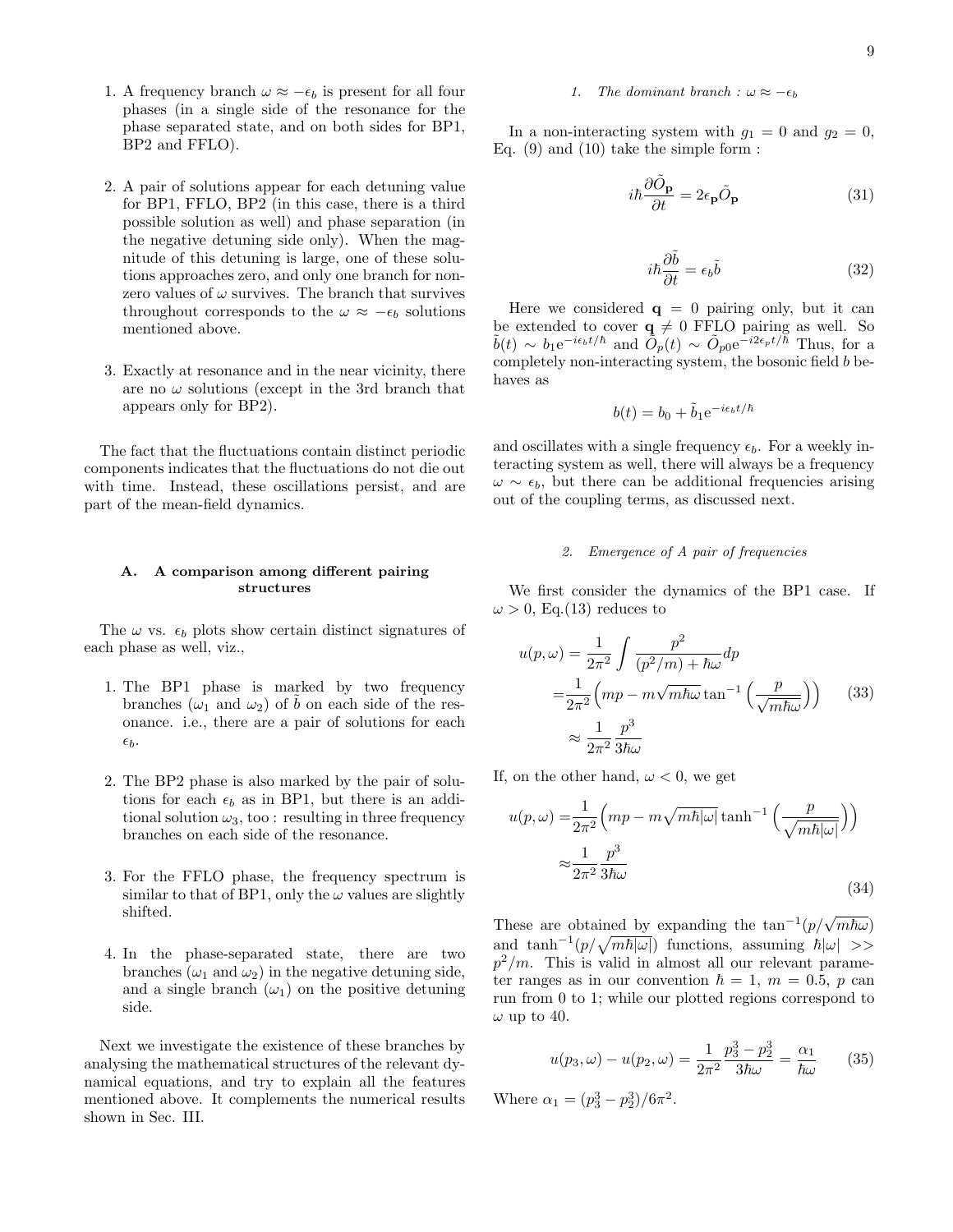Putting this in Eq. (16),

$$
\hbar\omega + \epsilon_b + \frac{g_2^2 \frac{\alpha_1}{\hbar\omega}}{1 - g_1 \frac{\alpha_1}{\hbar\omega}} = 0
$$
 (36)

If  $g_1$  is negligibly small (which indeed is the case for the parameters of  ${}^{40}$ K and  ${}^{6}$ Li), it reduces to

$$
(\hbar\omega)^2 + \epsilon_b \hbar\omega - g_2^2 \alpha_1 = 0 \tag{37}
$$

This is a quadratic equation in  $\omega$ . So for each value of  $\epsilon_b$ , there will be two solutions for  $\omega$ :

$$
\hbar\omega_{1,2} = \frac{1}{2}[-\epsilon_b \pm \sqrt{\epsilon_b^2 - 4g_2^2\alpha_1}]
$$
\n(38)

If  $\epsilon_b^2 < 4g_2^2\alpha_1$ , there are no real solutions for  $\omega$ . This is why in the region near  $\epsilon_b = 0$  (on both sides of the resonance) there are no solutions at all. In the region  $\epsilon_b > 4g_2^2\alpha_1$ , there are two solutions  $\omega_1$  and  $\omega_2$ . When  $\epsilon_b >> 4\alpha_1, \omega_1 = -\epsilon_b$  and  $\omega_2 = 0$ : so effectively, it is only one non-zero solution there. This is why only a single  $\omega$ branch survives in the large  $|\epsilon_b|$  limit.

So now in addition to the  $\omega_1 = -\epsilon_b$  solution as in the non-interacting system, an additional  $\omega_2$  appears due to the presence of the interaction terms. For a large enough detuning value,  $\omega_1$  would denote a high-frequency oscillatory component, and  $\omega_2$  a low frequency oscillatory component in the fluctuation dynamics. If we considered more complicated states like BP2, FFLO or phase separation, the nature of the solutions would be the same; only the structure of  $\alpha_1$  in Eq. (38) would change. Thus,  $\omega_1$  and  $\omega_2$  contain crucial information about (i) the coupling  $g_2$  (and also  $g_1$ , if  $g_1$  is non-negligible), (ii) the amount of imbalance present , and (iii) the nature of pairing (whether it is BP1, BP2, FFLO or phase separation). It is the span of the breached region introduces an additional momentum scale in the system (for BP1 as discussed above, it is given by  $(p_3 - p_2)$  and that gets reflected in the frequency space being studied.

#### 3. Appearance of the 3rd branch in BP2

So far, we have discussed solutions for  $\omega$  under the assumption  $\hbar |\omega| \gg p^2/m$  only. Next we address solutions when  $\omega$  is small, i.e.,  $\hbar |\omega| \sim p^2/m$ . The function  $\frac{p^2}{(p^2/m)}$  $\frac{p^2}{(p^2/m)+\hbar\omega}$  has a singularity if  $\hbar\omega = -p^2/m$ . As  $\hbar$  is set to 1 and m is taken as 0.5, for any  $\omega$  in the range 0 to 2, there will be a p (ranging from  $p = 0$  to  $p = p_F = 1$ ) for which  $O_{\mathbf{p}}$  diverges, and there are no solution for  $\omega$  in this region.

In the BP2 structure, where there is a three-shell structure, and an intermediate region of unpaired fermions, this singularity can be bypassed if that  $p$  is excluded from the sum just because it corresponds to the unpaired region. Then,

$$
\epsilon_b + \hbar \omega + g_2 \sum_{\mathbf{p} \in \bar{\mathbf{p}}} O_{\mathbf{p}} = 0 \tag{39}
$$

Here  $\bar{p}$  denotes the region where the fermions are paired.

This equation yields a solution for  $\omega$ , which is different from the pair of solutions  $\omega_1$  and  $\omega_2$  discussed previously. This corresponds to the 3rd branch of  $\omega$  as seen in BP2 case. However, its exientence depends on the span of the breached region : whether it can exclude the singularity or not. Also, since the singularity occurs for negative  $\omega$ only,  $\omega_3$  would be always negative.

## 4. Phase separation : a single branch for positive detuning and two branches for negative detuning

The function  $u_4(p, r_1, \omega)$  in Eq. (28) can be expressed as a combination of the functions  $\text{Ei}(ipr_1 + r_1\sqrt{m\hbar\omega})$ , Ei $\left(-ipr_1+r_1\sqrt{m\hbar\omega}\right)$ , Ei $(ipr_1-r_1\sqrt{m\hbar\omega}$  and Ei $(-ipr_1-\n$  $r_1\sqrt{m\hbar\omega}$ . Here Ei denotes exponential integral functions defined as

$$
\operatorname{Ei}(x) = \int_{-x}^{\infty} \frac{e^{-t}}{t} dt
$$

If  $\omega > 0$ , the argument of the Ei functions are in general complex, consisting of both real and imaginary parts. In our relevant parameter regime,  $p \ll \sqrt{m\hbar\omega}$ , so  $\text{Im}(u_4(p, r_1, \omega)) << \text{Re}(u_4(p, r_1, \omega))$ . Applying Ei(-x+  $i\delta$ ) =  $-Ei(x) \mp i\pi$ , it can be argued that  $u_4(p, r_1, \omega)$ , integrated between any two p values will give a zero. As a result,  $f_4(p_1, p_2, r_1, \omega)$  in Eq. (30) vanishes, and there is only one solution :  $\hbar\omega_1 = -\epsilon_b$ .

If, on the other hand,  $\omega < 0$ , the argument of the Ei functions are purely imaginary. It can be shown that in this case,  $u_4(p, r_1, \omega)$ , and hence  $f_4(p_1, p_2, r_1, \omega)$  is a real number, leading to two solutions ( $\omega_1$  and  $\omega_2$ ) of the equation  $\epsilon_b + \hbar \omega + g_2^2 f_4(p_1, p_2, r_1, \omega) = 0$ . Therefore, the  $\omega$  < 0 solutions appear for both  $\epsilon_b > 0$  and  $\epsilon_b < 0$ , while the  $\omega > 0$  solution appears only for  $\epsilon_b < 0$  as evident from Fig. 11.

### B. Simulation of actual dynamics : extraction of Oscillation frequencies

Here we solve for the dynamics of the condensate fraction directly from Eq.  $(9)$  and Eq. $(10)$ . Then going to the Fourier space, we extract the oscillation frequencies. The aim is to make a direct correspondance with the frequecies obtained from in Sec. III. We take the particular example of a BP1 state. However, the dynamics of  $\ddot{b}$ can be studied in the same fashion for the other pairing structures as well.

We split both  $\tilde{b}$  and  $\tilde{O_p}$  in real and imaginary parts, and write  $\tilde{b} = B_1 + iB_2$  and  $\sum_p \tilde{O_p} = A_1 + iA_2$ . We make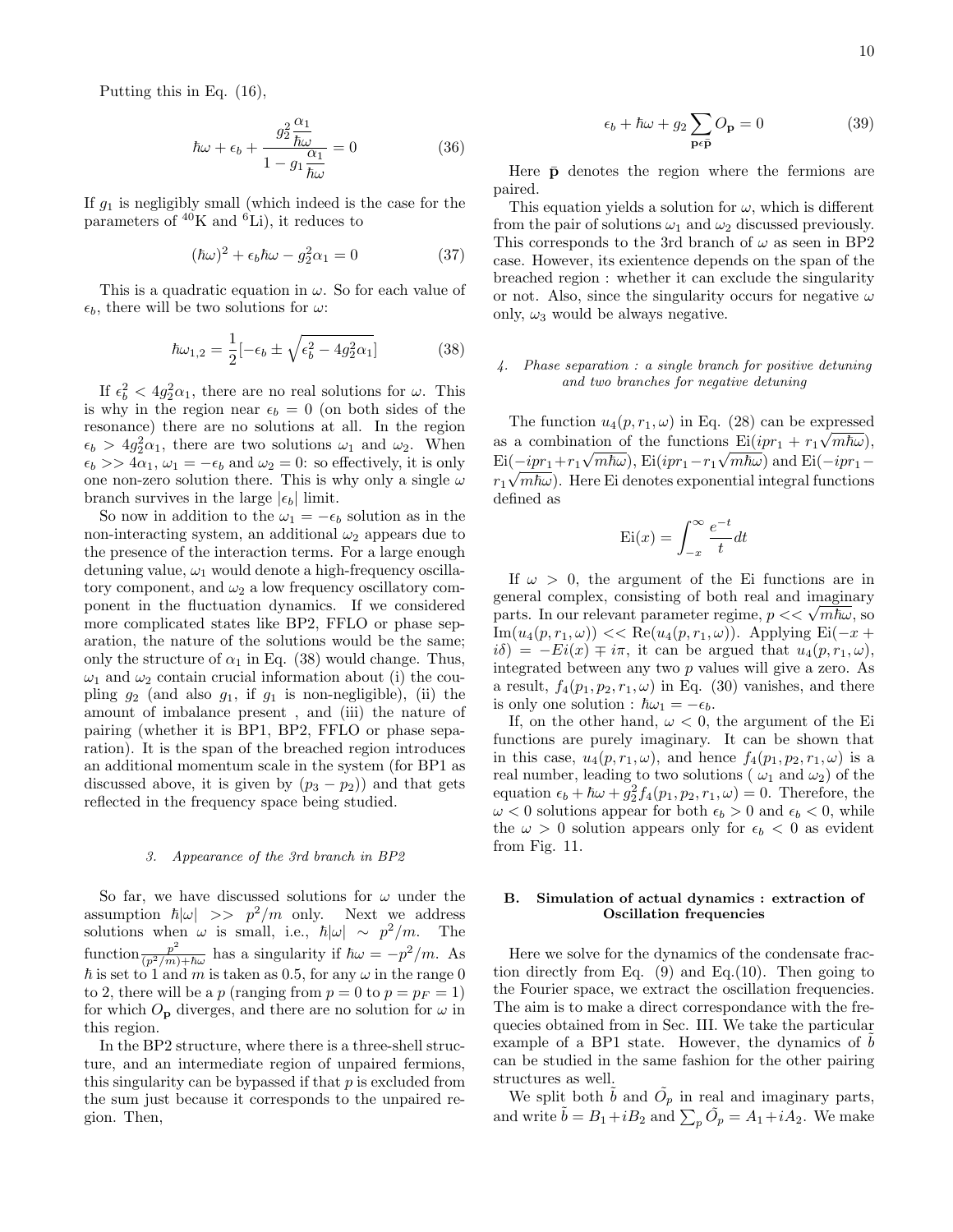an additional assumption that  $g_1$  is negligibly small, an assumption that holds true in the systems that we considered. The paired region spans from  $p_2$  to  $p_3$  in the momentum space, as before. Equating the real and imaginary parts separately in Eq.  $(9)$ , as well as in  $(10)$ , we obtain four coupled equations :

$$
i\hbar \frac{\partial A_1}{\partial t} = 2A_2 \left(\frac{p_3^3}{3} - \frac{p_2^3}{3}\right) + g_2 B_2 (p_3 - p_2) \tag{40}
$$

$$
i\hbar \frac{\partial A_2}{\partial t} = -2A_1 \left(\frac{p_3^3}{3} - \frac{p_2^3}{3}\right) - g_2 B_1 (p_3 - p_2) \tag{41}
$$

$$
i\hbar \frac{\partial B_1}{\partial t} = \epsilon_b B_2 + g_2 A_2 \tag{42}
$$

and

$$
i\hbar \frac{\partial B_2}{\partial t} = -\epsilon_b B_1 - g_2 A_1 \tag{43}
$$

We solve these equations simultaneously. The timeevolution of  $B_1(t)$  (real part of  $b(t)$ ) and  $B_2(t)$ (imaginary part of  $\tilde{b}(t)$ )are then plotted. From a list of 200 elements from the  $b(t)$  vs. t data, we take the discrete Fourier transform and extract the frequencies of oscillation. Here we consider a system of <sup>6</sup>Li with a population imbalance of  $P = 0.3$ . In Fig. 12, we show the time evolution of  $B_1(t)$ ,  $B_2(t)$ , and also their respective discrete Fourier transforms corresponding to  $\epsilon_b = -15$ . There appears two peaks at  $\omega_1 = \approx 18$  and  $\omega_2 \approx 5$ ; and two symmetric peaks at  $\approx$  (200−18) and (200−5), indicating frequency components at 15 and 5 respectively. In Fig 13, the same is repeated for  $\epsilon_b = -30$ . In this case, the frequencies obtained are  $\omega_1 \approx 30$  and  $\omega_2 \approx 0 - 1$ . These nearly match with the frequency spectrum shown in Fig. 2. Moreover, as evident from Fig. 12 and 13, the frequencies are relatively closer when  $|\epsilon_b|$  is small, but the separation increases with an increasing  $|\epsilon_b|$ ; so the overall trend remains the same.

## V. PROBING BY AN OSCILLATORY DRIVE

As discussed in the previous section, the nature of the pairing can be obtained from the oscillation frequencies. These frequencies comfortably fall in the detectable range for ultracold atom experiments (for example, for BP1 in  $^{40}$ K,  $P = 0.3$ , the highest frequency shown in the plot is 30 in our unit with  $\hbar = 1$  and  $E_F = 1$ ; that amounts to an actual frequency of  $\sim$  3.7 MHz). However, a direct and exact measurement of the frequencies might turn out to be a little challenging. We describe below how the frequency can be determined accurately using an oscillatory magnetic field, via a method of resonance.



FIG. 12. Time evolution of  $\tilde{b}(t)$  for <sup>6</sup>Li, at  $P = 0.3$  and  $\epsilon_b = -15$ . Panels (a) and (b) : Time evolution of Re[ $\tilde{b}(t)$ ] and  $\text{Im}[\tilde{b}(t)]$  respictively. Panels (c) and (d) : Frequencies extracted from discrete Fourier transform  $(N = 200)$  of  $\text{Re}[\tilde{b}(t)]$ vs. t data and Im  $[\tilde{b}(t)]$  vs. t data respectively.

.



FIG. 13. Time evolution of  $\tilde{b}(t)$  for <sup>6</sup>Li, at  $P = 0.3$  and  $\epsilon_b = -30$ . Panels (a) and (b) : Time evolution of Re[b(t)] and Im $[\tilde{b}(t)]$  respictively. Panels (c) and (d) : Frequencies extracted from discrete Fourier transform  $(N = 200)$  of  $\text{Re}[\tilde{b}(t)]$ vs. t data and Im  $[\tilde{b}(t)]$  vs. t data respectively.

To illustrate the scheme, we take the particular example of a two-shell BP1 structure, though it is applicable to BP2, FFLO and phase-separated states as well.

Let us add a small oscillatory component to the Feshbach magnetic field H, so that it becomes  $H(1 + \epsilon e^{i\Omega t}),$ with  $\epsilon \ll 1$ . This is equivalent to replacing the factor  $\epsilon_b$  by  $\epsilon_b(1 + \epsilon e^{i\Omega t})$ . We can make perturbative expansions:  $\tilde{b}(t) = \tilde{b}^0(t) + \epsilon \tilde{b}'(t)$  and  $\tilde{O}(t) = \tilde{O}^0(t) + \epsilon \tilde{O}'(t)$ . Here  $\tilde{b}^0(t)$  and  $\tilde{O}^0(t)$  are the values of  $\tilde{b}(t)$  and  $\tilde{O}(t)$  when there is no oscillatory part in the coupling. Noting that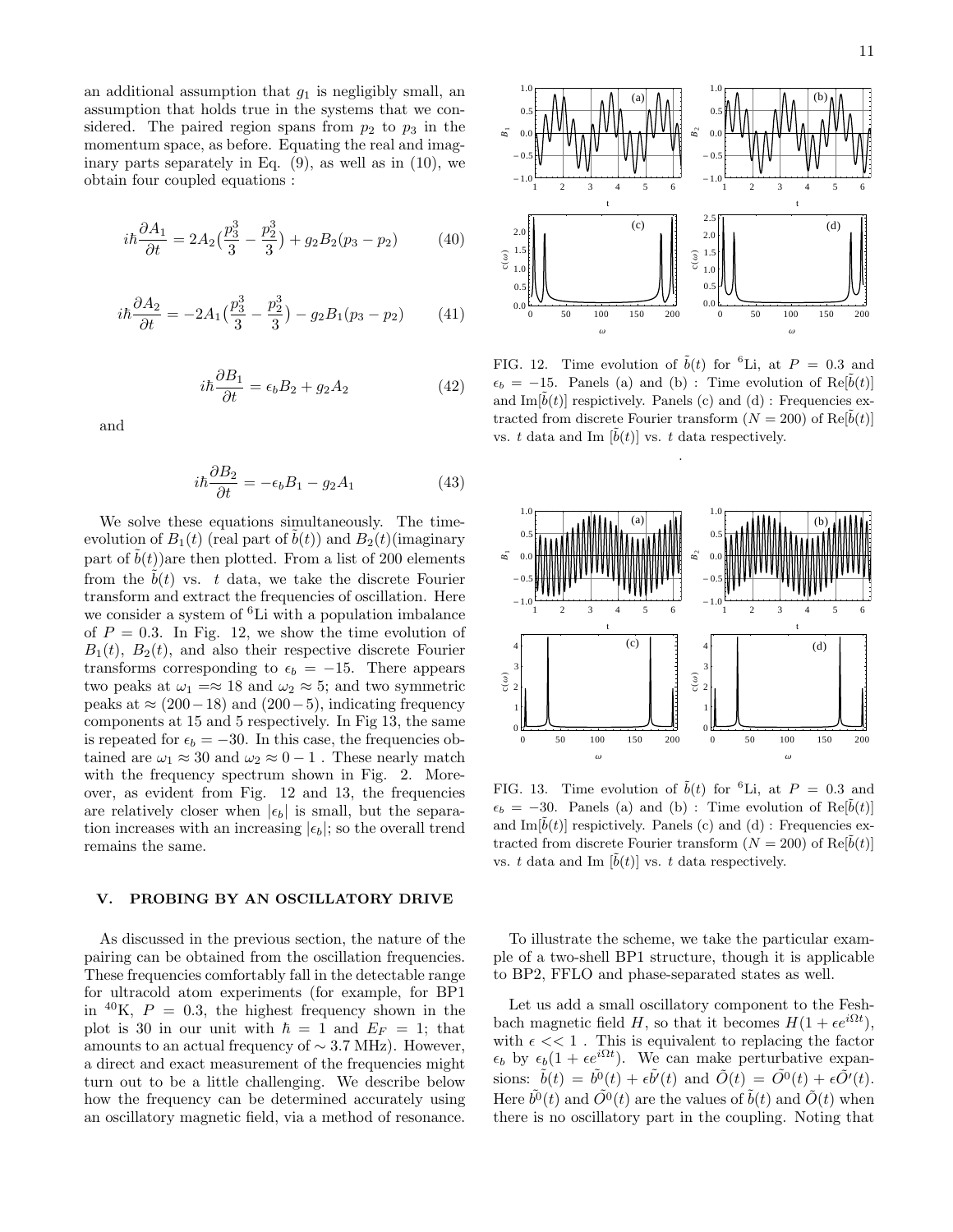$\tilde{b}_0(t) = b_1 e^{i\omega_1 t} + b_2 e^{i\omega_2 t}$ , it follows that

$$
i\hbar \frac{\partial \tilde{O'_p}}{\partial t} = 2\epsilon_p \tilde{O'_p} - g_1 \sum_p O'_p - g_2 \tilde{b'}
$$
 (44)

$$
i\hbar \frac{\partial \tilde{b'}}{\partial t} = g_2 \sum_p \tilde{O'_p} + \epsilon_b \tilde{b'} + \epsilon_b e^{i\Omega t} (b_1 e^{i\omega_1 t} + b_2 e^{i\omega_2 t})
$$
 (45)

Taking Fourier Transforms as before, we find that  $\tilde{b}^{\prime}(\omega)$ is non-zero only when  $\omega = \omega_1 + \Omega$  or  $\omega = \omega_2 + \Omega$ . Its values at those two particular frequencies are

$$
\tilde{b}^{\prime}(\omega) = \frac{-\epsilon_b 2\pi b_1}{\epsilon_b + \hbar(\Omega + \omega_1) + g_2^2 f_1(p_2, p_3, \omega_1 + \Omega)} \tag{46}
$$

and

$$
\tilde{b}^{\prime}(\omega) = \frac{-\epsilon_b 2\pi b_2}{\epsilon_b + \hbar(\Omega + \omega_2) + g_2^2 f_1(p_2, p_3, \omega_2 + \Omega)} \tag{47}
$$

respectively.

There is a resonance when the denominator becomes zero, i.e,  $\epsilon_b + \hbar(\Omega + \omega_1) + g_2^2 f(p_2, p_3, \omega_1 + \Omega) = 0$ . But we know,  $\epsilon_b + \hbar \omega_1 + g_2^2 f(p_2, p_3, \omega_1) = 0$ . Subtracting,

$$
\hbar\Omega + g_2^2(f(p_2, p_3, \omega_1 + \Omega) - (f(p_2, p_3, \omega_1)) = 0 \quad (48)
$$

and

$$
\hbar\Omega + g_2^2(f(p_2, p_3, \omega_2 + \Omega) - (f(p_2, p_3, \omega_2)) = 0 \quad (49)
$$

Since  $\Omega$  is associated with the frequency of the timedependent magnetic field, it is a tunable parameter. If, for a particular  $\Omega$ , either of Eq. (48) or Eq.(49) is satisfied, then we have a sharp resonance in the fluctuation of the condensate. It is obvious that  $\Omega = 0$  is a trivial solution of Eq. $(48)$  and Eq. $(49)$ . To obtain non-zero solutions of  $\Omega$ , we solve it numerically.

In Fig. 14, the combinations  $(\Omega, \omega_1)$  are shown, for which there is a resonance. Fig.  $14(a)$  corresponds to population-imbalanced <sup>40</sup>K with  $P = 0.3$ . Fig. 14(b) is its counterpart for <sup>6</sup>Li. So, if  $\Omega$  is gradually increased, keeping the system fixed in a particular detuning value, there will be two resonances: once when Eq. (48) is satisfied, and once when Eq. (49) is satisfied. Since the value of  $\Omega$  is already known, the value of  $\omega_1$  can be extracted from the resonance conditions. Similarly,  $\omega_2$  can be extracted, too.

For the BP2 phase in an appropriate detuning regime, there will be three such  $\omega$  values that can be detected by varying  $\Omega$ .

Once the oscillation frequencies are obtained, those values can be used to map the exact momentum-space configuration. For example, in case of the BP1 structure, one can choose guess values of  $p_1$  and  $p_2$  (  $p_3$  is set to 1 in our scale) so that the numerically computed oscillation frequencies closely match with those obtained in the experiment. Then, an iterative numerical calculation involving  $p_1$ ,  $p_2$ ,  $p_3$  and  $\omega_1$ ,  $\omega_2$  will lead to the precise value of the breaching point.



FIG. 14.  $\Omega$  (frequency of the oscillatory field) vs.  $\omega_1$  (natural frequency of oscillation of the condensate) for which there is a resonance in the condensate : (a) <sup>40</sup>K,  $P = 0.3$  (b) <sup>6</sup>Li,  $P = 0.3$ 

## VI. SUMMARY AND DISCUSSION

Here we have studied the fluctuation dynamics of a population-imbalanced fermionic system capable of making a BCS-BEC crossover. We have shown that the fluctuations in the condensate fraction comprise a specific number of periodic components. This suggests that these oscillations do not die out with time; but are an integral part of the mean-field description of the system.

We have also shown that the emergence of these oscillatory components depend on the momentum-space structures . For example, the BP1 state and the FFLO phase are marked by a maximum of three oscillation frequencies in the fluctuation of the condensate fraction. The BP2 state, on the other hand, is marked by six periodic components in the condensate dynamics. A phase-separated state is characterized by three frequencies in one detuning side, and only one frequency in the other detuning side. We have analytically investigated the origin of all the periodic components in the fluctuation dynamics. We find that the nature and span of the unpaired region in each of the exotic phases introduce newer momentum scales in the dynamics : that get translated into these frequencies of oscillation.

It is also observed that the  $\omega$  values in the fluctuation of  $b$  for the FFLO phase is slightly shifted from the corresponding  $\omega$  value of the BP1 structure. The amount of this shift is proportional to the FFLO momentum q. The  $\omega$  vs.  $\epsilon_b$  response of the system can thus be used to uncover the detailed momentum-space structure of an FFLO type of superfluid.

We have shown that if there is an oscillatory component in the Feshbach magnetic field, one can achieve a sharp resonance in the condensate fraction by tuning the frequency of the external magnetic field. This method can be used to detect the natural frequencies of oscillation of the condensate, which, in turn, give information about the pairing structures.

Thus, the entire scheme is proven to be an indirect method of determining the momentum-space configurations of the imbalanced Fermi system. Since a direct experimental probe is not available, such an indirect method might would out to be an efficient handle to detect the novel phases.

The treatment described in this paper can be extended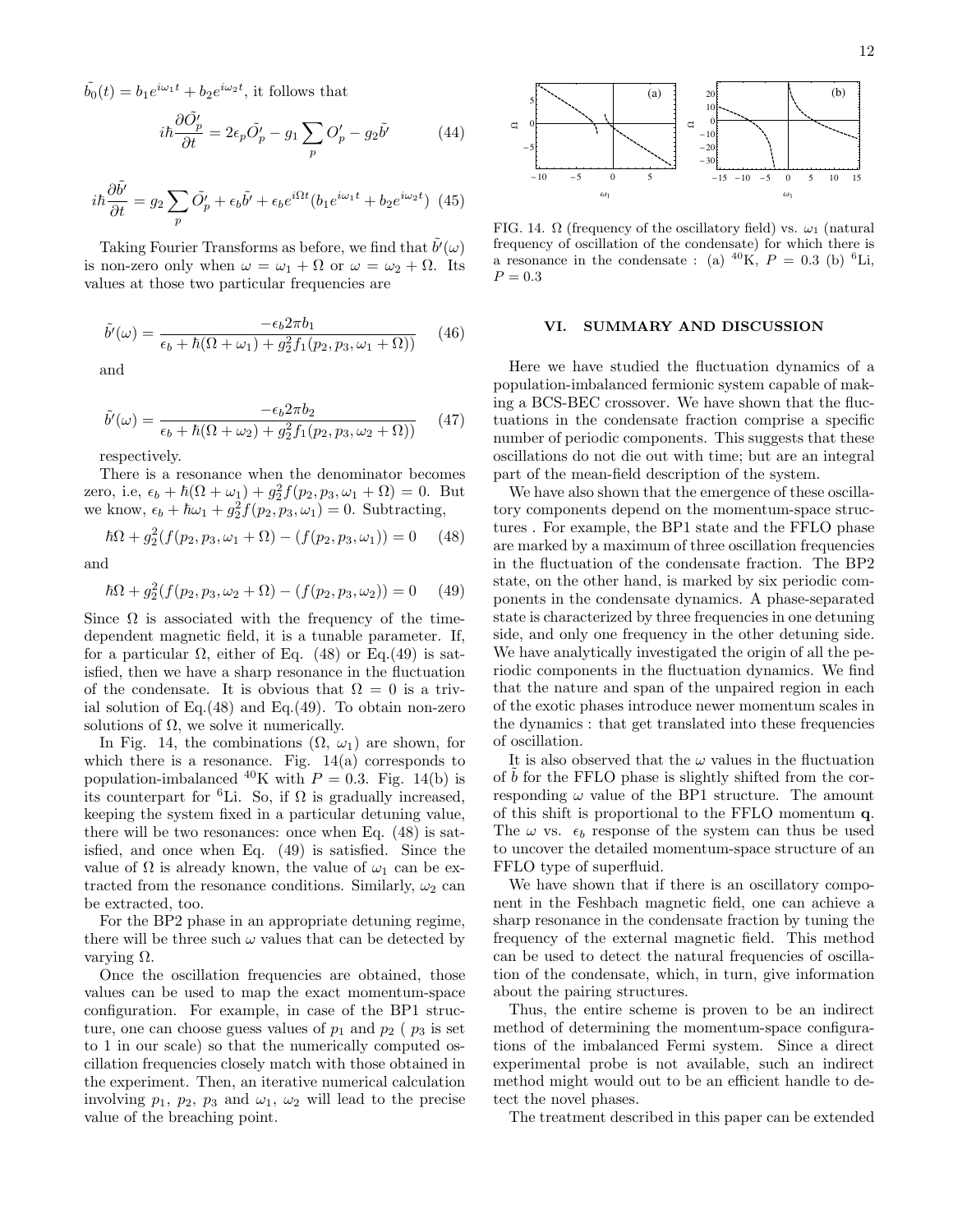to detect more complicated structures in the momentum space, too. For example, usually the spin-polarized system appears as a mixture of various phases in a trap, and at the junction of two such phases, one has to additionally match the boundary conditions to solve the dynamical equations in each phase. Another possible extension of this work would be to apply this model to fermions in optical lattices, as phases like breached pair and FFLO are now being extensively studied for lattice fermions [61–66].

- [1] M. Greiner, C.A. Regal, and D.S. Jin, Nature 426, 537 (2003).
- [2] M. W. Zwierlein, C. A. Stan, C. H. Schunck, S. M. F. Raupach, A. J. Kerman, and W. Ketterle, Phys. Rev. Lett. 92, 120403 (2004).
- [3] G.B. Patridge, W. Li, R. I. Kamar, Y. A. Liao, and R. G. Hulet, Science 311, 503 (2006)
- [4] D.M Eagles, Phys. Rev. 186, 456 (1969)
- [5] A.J. Leggett, in Modern Trends in the Theory of Condensed Matter, edited by A. Pekalski and R. Przystawa (Springer- Verlag, Berlin, 1980).
- [6] P. Noziéres and S. Schmitt-Rink, J. Low Temp. Phys. 59, 195 (1985)
- [7] M. Randeria, J. M. Duan, and L. Y. Shieh, Phys. Rev. Lett. 62, 981 (1989); and Phys. Rev. B 41, 327 (1990).
- [8] C. A. R. Sade Melo, M. Randeria, and J. R. Engelbrecht, Phys. Rev. Lett. 71, 3202 (1993); J. R. Engelbrecht, M. Randeria, and C. A. R. Sade Melo, Phys. Rev. B 55, 15153 (1997).
- [9] T. Kostyrko and J. Ranninger, Phys. Rev. B 54, 13105 (1996).
- [10] M. Holland, S.J.J.M.F. Kokkelmans, M.L. Chiofalo, R. Walser, Phys. Rev. Lett.87, 120406 (2001)
- [11] Y. Ohashi and A. Griffin, Physics Review Letter, 89,130402 (2002)
- [12] Y. Ohashi and A. Griffin, Phys. Rev. A 72, 013601 (2005)
- [13] J. N. Fuchs, A. Recati, and W. Zwerger, Phys. Rev. L 93,090408 (2004).
- [14] N Manini, L Salasnich, Physical Review A 71, 033625 (2005)
- [15] Q. J. Chen, J. Stajic, S. N. Tan, and K. Levin, Phys. Rep. 412, 1 (2005).
- [16] A. Perali, P. Pieri, G. C. Strinati, and C. Castellani, Phys. Rev. B 66, 024510 (2002).
- [17] D. E. Sheehy and L. Radzihovsky, Ann. Phys. 322, 1790 (2007).
- [18] D. E. Sheehy and L. Radzihovsky, Phys. Rev. Lett. **96**, 060401 (2006).
- [19] Y. Shin, M. W. Zwierlein, C. H. Schunck, A. Schirotzek, and W. Ketterle, Phys. Rev. Lett. 97, 030401 (2006)
- [20] R. Dasgupta, Phys. Rev. A 82, 063607 (2010)
- [21] W. V. Liu and F. Wilczek, Phys. Rev. Lett. 90, 047002 (2003).
- [22] P. F. Bedaque, H. Caldas, and G. Rupak, Phys. Rev. Lett. 91, 247002 (2003).
- [23] S-T. Wu and S. Yip, Phys. Rev. A 67, 053603 (2003)
- [24] H. Caldas, C.W. Morais and A.L. Mota, Phys. Rev. D 72, 045008 (2005)
- [25] R. Dasgupta, Phys. Rev. A 80, 063623 (2009)

### ACKNOWLEDGEMENT

R.D. would like to acknowledge support from the Department of Science and Technology, Government of India in the form of an Inspire Faculty Award (Grant No. 04/2014/002342).

- [26] P. Fulde, R. A. Ferrel, Phys. Rev. A, 135, 550, (1964)
- [27] A. I. Larkin, Yu. N. Ovchinnikov, Sov. Phys. JETP 20, (1965)
- [28] T. Mizushima, K. Machida, and M. Ichioka, Phys. Rev. Lett. 94, 060404 (2005)
- [29] C. Mora and R. Combescot, Phys. Rev. B 71 214504 (2005)
- [30] N. Yoshida and S-K Yip, Phys. Rev. A **75** 063601 (2007)
- [31] J. E. Baarsma and H T C Stoof Phys. Rev. A 87 063612 (2013)
- [32] J J Kinnunen, J. E. Baarsma, J-P Martikainen and P. Törmä Rep. Prog. Phys. 81 046401 (2018)
- [33] E. Altman, E. Demler, and M. D. Lukin, Phys. Rev. A 70, 013603 (2004)
- [34] A. Lüscher, R. M. Noack, and A. M. Läuchli, Phys. Rev. A 78, 013637 (2008)
- [35] A. Korolyuk, F. Massel, and P. Törmä, Phys. Rev. Lett. 104, 236402 (2010)
- [36] W. Yi and L.-M. Duan, Phys. Rev. Lett. 97, 120401 (2006)
- [37] J. Kajala, F. Massel, and P. Törmä, Phys. Rev. A  $84$ , 041601(R) 2011
- [38] L. Zhou, K. Zhang, B. Zhu, Y. Li and W. Zhang, Physics Letters A 376 (2012)
- [39] M. Greiner, O. Mandel, T. Hänsch, I. Bloch, Nature 419, 51 (2002).
- [40] S. Trotzky, et al., Nature Phys. **8**, 325 (2012).
- [41] C.-L. Hung, V. Gurarie, C. Chin, Science 341, 1213 (2013)
- [42] E. Tiesinga and P. R. Johnson, Physical Review A, 87(1), 013423 (2013)
- [43] D. Hu, L. Niu, B. Yang, X. Chen, B. Wu, H. Xiong, and X. Zhou, Physical Review A, 92(4), 043614 (2015)
- [44] R. A. Barankov, L. S. Levitov, and B. Z. Spivak , Phys. Rev. Lett. 93, 160401 (2004).
- [45] A. V. Andreev, V. Gurarie, and L. Radzihovsky, Phys. Rev. Lett. 93, 130402 (2004).
- [46] M. H. Szyman'ska, B. D. Simons, and K. Burnett, Phys. Rev. Lett. 94,170402 (2005).
- [47] K.Sengupta, S. Powell and S. Sachdev, Physical Review A, 69(5), 053616 (2004)
- [48] A. L. Fetter and J. D. Walecka, Quantum Theory of Many-Particle Systems, Dover Publications, New York, 2003.
- [49] W. Yi and L.-M. Duan, Phys. Rev. A 73, 063607 (2006)
- [50] T. Köhler, K. Góral, and P. S. Julienne, Rev. Mod. Phys. 78, 1311 (2006)
- [51] C. J. Pethick and H. Smith, Bose-Einstein Condensation in Dilute Gases, Cambridge Univ. Press 2002